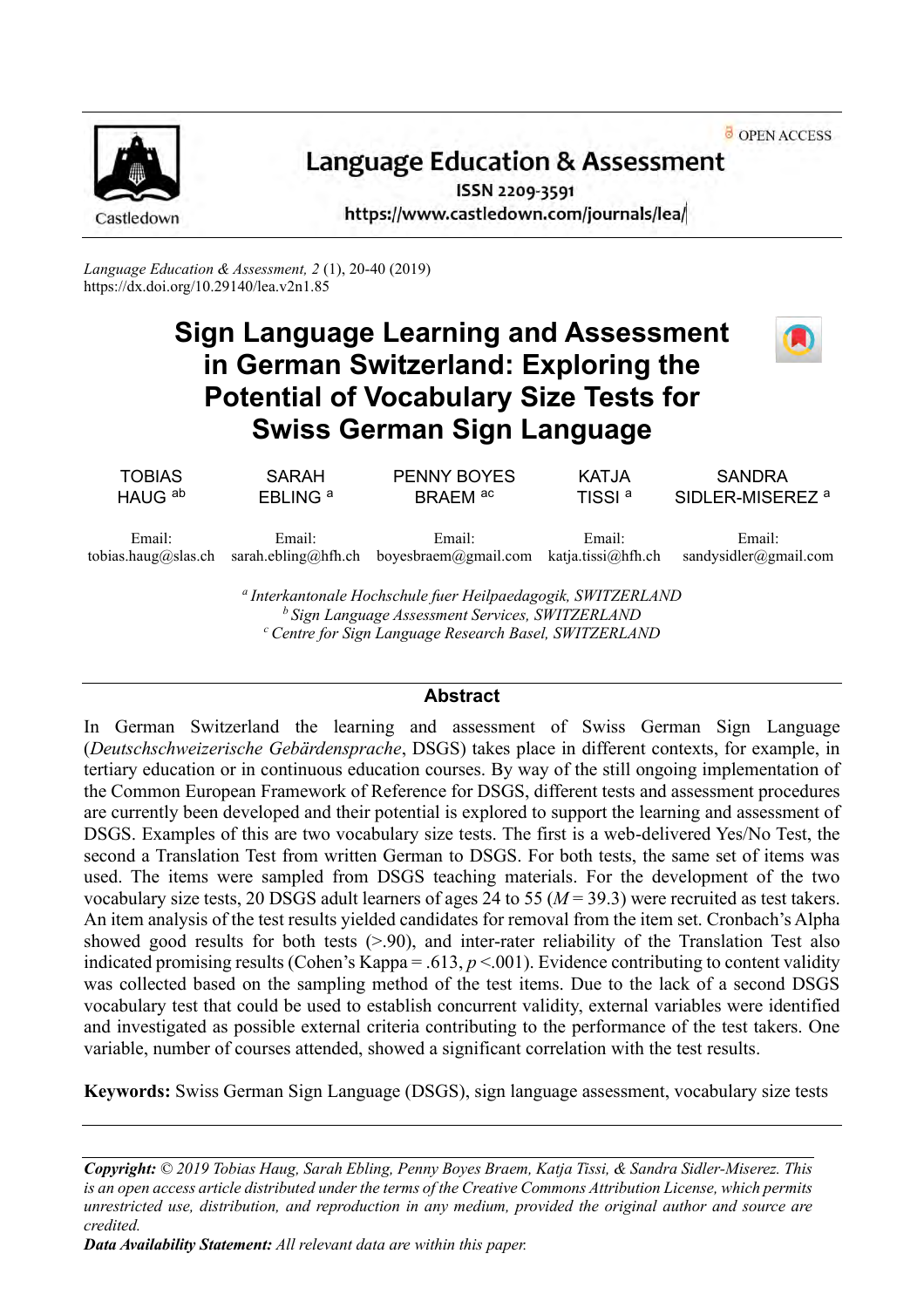# **Introduction**

The implementation and the use of the Common European Framework of Reference for Languages (CEFR; Council of Europe, 2009) is a rather new development in the field of learning sign languages as a second or foreign language in tertiary education in Europe. It has only been with recent attempts to align sign language curricula to the CEFR that the development of assessment instruments to evaluate adult learners of a sign language has become possible. Evidence for this are European projects such as *D-Signs* (Leeson & Grehan, 2009) and *ProSign: Sign Language for Professional Purposes*  (Leeson, Haug, Rathmann, Van den Bogaerde, & Sheneman, 2018).

We find evidence of progress also in the German-speaking part of Switzerland, where aligning existing Swiss German Sign Language (*Deutschschweizerische Gebärdensprache*, DSGS) curricula to the CEFR has become an important topic and, subsequently, the assessment of adult learners has gained more attention. In Switzerland, three different sign languages are used (Boyes Braem, Haug, & Shores, 2012). In the German-speaking area, DSGS is the primary language of approximately 5,500 Deaf<sup>1</sup> sign language users and a second language to approximately 13,000 hearing persons (Boyes Braem, 2012a). The group of hearing learners includes hearing children of Deaf adults, sign language interpreters, teachers for the Deaf as well as people who use DSGS due to a wide variety of other professional or personal reasons.

There are different DSGS course providers in Switzerland. By far the largest provider is the Swiss Deaf Association, the national umbrella organization for the Deaf, which offers standard courses on seven different levels. Each level corresponds to 30 contact hours that extend over one semester. Currently, the most pressing issue is the lack of reliable and valid DSGS tests that could be used to assess learners in these courses. So far, no DSGS tests for adult learners are available.

DSGS learning takes place in German Switzerland in different contexts, for example, in the sign language interpreter training program in Zurich, family sign language classes, and courses for teachers of the Deaf. Generally speaking, there is a lack of reliable and valid assessment procedures to support DSGS learning. In order to overcome this general lack, different tests and assessment procedures have been developed in two exploratory studies. On the one hand, the Sign Language Proficiency Interview (Caccamise & Samar, 2009) has been adapted to DSGS (Haug, Nussbaumer, & Stocker, 2019), on the other, two vocabulary size tests have been developed for DSGS. The development and evaluation of these two vocabulary tests are the focus of this paper.

One aspect rendering development and research of sign language tests difficult is that most sign languages are under-documented and under-resourced and therefore have, e.g., no corpora or reference grammars at their disposal. This is also true for DSGS: No balanced and representative DSGS corpus exists, and no reference grammar has been put forth. Research on sign language test development and use is itself a rather young field within the domains of sign linguistics and applied linguistics (Haug, 2015).

# **Literature Review: Sign Language Linguistics and Vocabulary Assessment**

# **Sign Language Structure** *Sign Language Phonology*

The articulators in sign languages have been divided into two distinct categories: *manual* and *non-*

<sup>&</sup>lt;sup>1</sup>It is a widely-recognized convention to use upper case *Deaf* for describing members of the linguistic community of sign language users and, in contrast, the lower case *deaf* for describing individuals with an audiological state of a hearing impairment, not all of whom might be sign language users (Morgan & Woll, 2002).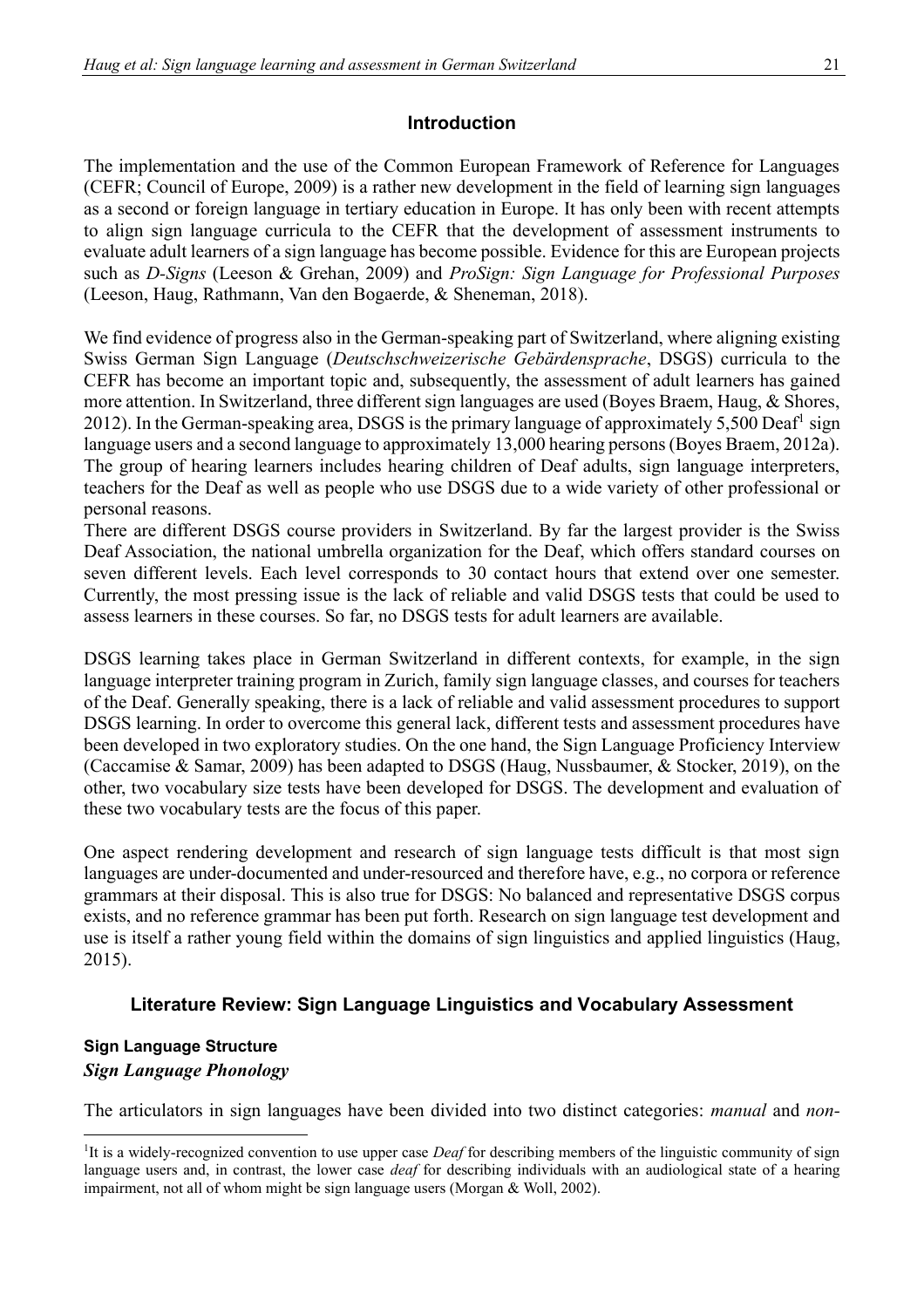*manual components* (e.g., Boyes Braem, 1995). The manual components are the hands and the arms. Non-manual components include several features of the face (mouth, cheeks, eyes, nose, eyebrows, eye gaze) as well as positions and movements of the head and the upper torso (Boyes Braem, 1995; Sutton-Spence & Woll, 1999). Manual and non-manual components are usually produced simultaneously.

The manual components are traditionally considered the smallest building blocks of *sign language phonology*. They were first investigated in American Sign Language (ASL) by Stokoe (1960) and later extended by Battison (1978) and Klima and Bellugi (1979). These sub-lexical manual units, which together compose a sign, are the handshape, location, movement, and hand orientation.

Non-manual components that are produced with the mouth can refer to the lip movements of a spoken word, termed *mouthings*, and have been found to be common in most European sign languages. One of their uses is to distinguish between signs that have the same manual form (manual homonyms), as with the DSGS signs BRUDER ('brother'), SCHWESTER ('sister'), and GLEICH ('same'). Another non-manual component, eye gaze, can be used, e.g., to re-establish reference in signing space, and raised eyebrows can be added to manual signs, e.g., to distinguish an interrogative sentence from a declarative sentence (Pfau & Quer, 2010).

# *Sign Language Lexicon*

Johnston and Schembri (2007) proposed a model for the organization of the mental lexicon in sign languages. They divide the mental lexicon into a *native* and a *non-native* part. The native lexicon is further divided into a *conventional* and a *productive lexicon* (Figure 1). The conventional lexicon consists of signs (lexical types) that have a stable form-meaning relationship, e.g., the German Sign Language (*Deutsche Gebärdensprache*, DGS) sign AUTO ('car'), which can be used in different contexts without a change in meaning (König, Konrad, & Langer, 2012).



*Figure 1* Model of sign language lexicon (Johnston & Schembri, 2007)

The productive lexicon is quite different and does not consist of an easy-to-determine number of signs.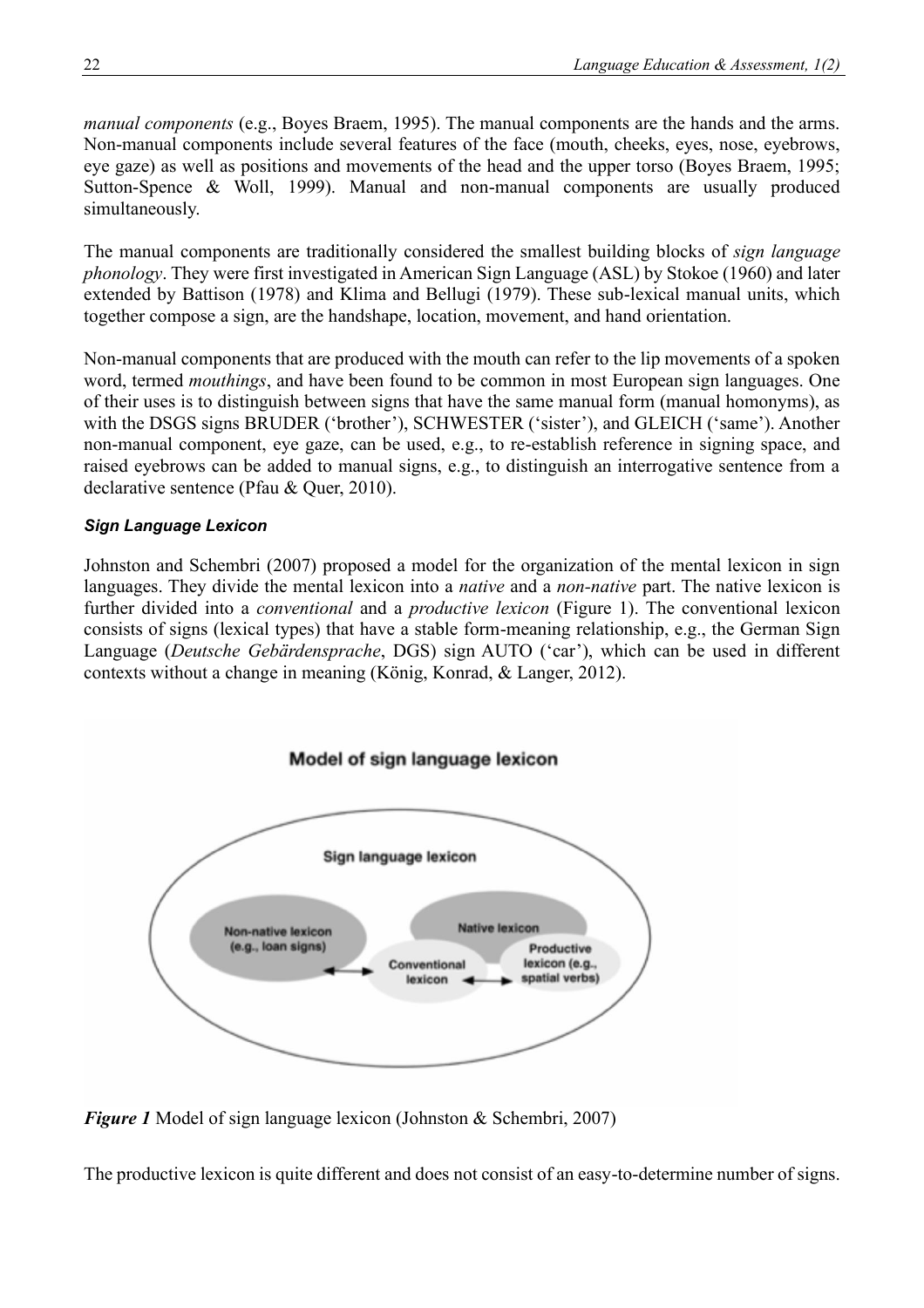Sign forms labeled as productive are realized and understood in a given context to convey a specific meaning. The signs themselves are not conventionalized, but their sub-lexical units (especially the handshapes) are. A slight change in one sub-lexical unit can change the meaning. Because of the multiple possibilities for varying the parameters of the form, no citation entry/base form of signs in the productive lexicon is possible.

The number of conventional sign types of a sign language is difficult to determine: Estimates range from 2,500 to 5,000 signs for Australian Sign Language (Auslan) and DGS, respectively (Johnston & Schembri, 1999; Ebbinghaus & Heßmann, 2000). Since there are a potentially large number of contextspecific meanings, the size of the productive lexicon cannot be determined.

For the purpose of the present research, only signs of the native, conventional lexicon were considered for the vocabulary tests. In order to arrive at a concept comparable to that of *word families* (Read, 2000), signs that involve morphological changes to the lexical base form could also be included (Johnston & Schembri, 2007). However, the problem remains that this group of signs is less clearly defined for sign languages than for spoken languages such as English, which would have an impact on the definition of what a correctly produced sign in a DSGS vocabulary test is. Just considering sign types that are known to have stable form-meaning relationships (König *et al*., 2012) is further complicated by the fact that little research exists on acceptable phonetic variations of signs (see, e.g., Arendsen, 2009). For DSGS, a recent study investigated acceptable variants of lexical signs in L1 and L2 users of DSGS (Ebling *et al*., 2018), which also served as the basis for defining the criterion of correctness for the translation test of interest in this article.

From a linguistic perspective, the visual-spatial modality of sign languages has an impact on the test design and scoring criteria when the entire lexicon - productive and conventional signs - would be considered as the construct of a vocabulary test for DSGS. In order to arrive at a comparable construct of a vocabulary size test as for English (e.g., Read, 2000), only the conventional lexicon was considered for the current study.

### **Aspects of Vocabulary Knowledge: Size and Depth**

A distinction often applied to vocabulary knowledge is that between *vocabulary siz*e and *vocabulary depth* (e.g., Read, 2000; Schmitt, 2014). While size is comparatively straightforward to define, namely as the number of words (or word families) a learner knows, for example, in English (e.g., Meara, 1996; Read, 2000; Schmitt, 2014), and is often tested through vocabulary size tests, vocabulary depth is defined as how well someone knows a word. The concept of vocabulary depth is commonly divided into different parts (e.g., Read, 2000). A well-known approach, following Nation (2001), is to distinguish between form, meaning, and use, with features of orthography, phonology, morphology, syntax, collocations, and pragmatics, with respect to both receptive and productive skills.

The distinction between vocabulary size and depth can also be applied to DSGS, but with some modifications due to the absence of a widely accepted conventionalized writing system for sign languages (Boyes Braem, 2012b). For the purpose of this project, the focus will be on the development of a vocabulary size measure.

### **Different Forms of Vocabulary Assessment Instruments**

Frequently used instruments for receptive and productive vocabulary assessments are checklists (e.g., Yes/No tests), matching tests (e.g., receptive items in which a test taker is asked to match a target word with other related words or short definitions), or translation from the L1 into the L2 or vice versa (Read, 2007; Kremmel & Schmitt, 2016). For the purpose of the project at hand, a productive vocabulary test (L1L2 Translation Test) was included in addition to a Yes/No Test (YN Test). A YN Test format was preferred over a matching test because the latter format would have required the production of a larger number of video materials in DSGS (target signs and a number of matching answers) and a more complex technical implementation which was constrained by the project budget.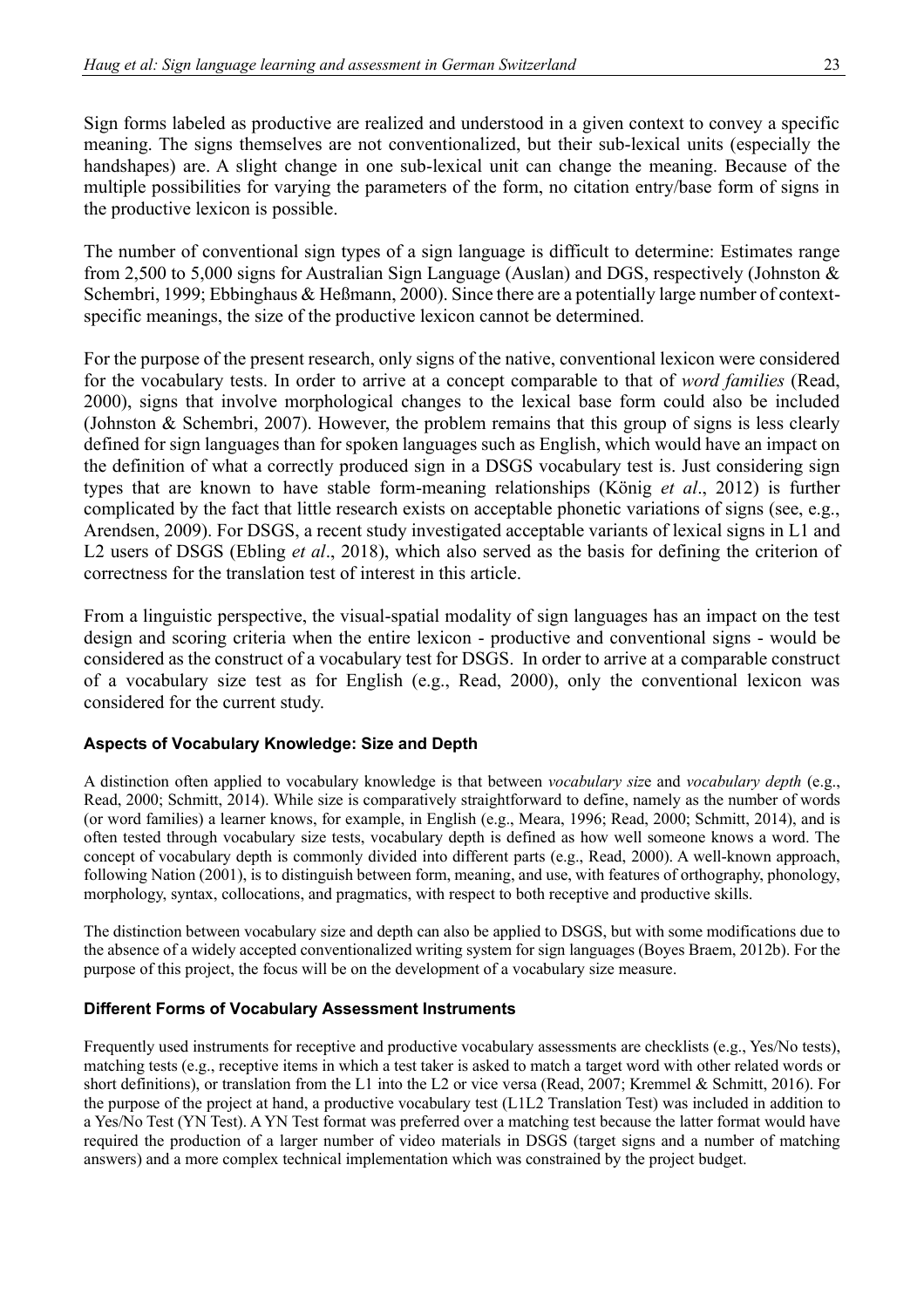# *Yes/No Tests*

YN Tests have been reported as a widely used measure for receptive vocabulary size (e.g., Read, 1993; Beeckmans, Eyckmans, Janssens, Dufranne, & Van der Velde, 2001; Pellicer-Sánchez & Schmitt, 2012; Stubbe & Stewart, 2012; Beglar & Nation, 2014). They have often been used as placement tests (e.g., Laufer & Nation, 1999; Read, 2000; Laufer & Goldstein, 2004; Harrington & Carey, 2009;) or diagnostic tests (e.g., Read, 2007; Sevigny & Ramonda, 2013). These kinds of tests are time-effective, easy to administer, and allow for testing a large number of words in a short amount of time (Read, 1993, 2007; Meara, 1996; Harrington & Carey, 2009; Stubbe & Stewart, 2012). Completing a YN Test places only limited demands on the test taker (Pellicer-Sánchez & Schmitt, 2012). The basic design of YN Tests consists of a test taker seeing a word and indicating whether he or she knows the word (e.g., Beeckmans *et al*., 2001). Items of YN Tests can be sampled from word frequency lists, like the Academic Word List (e.g., Gardner & Davies, 2013), or different 1,000-level word lists from the British National Corpus (e.g., Nation, 2004).

YN Tests have been subject to criticism in the past. One point of criticism is the possibility of overestimation (i.e., "falsely claiming knowledge of real words", Stubbe *et al*., 2010, p. 4) and guessing on the part of the test takers, i.e., a test taker can rate more words with "yes" than he or she actually knows (e.g., Read, 1993, 2000). In order to compensate for this effect, Anderson and Freebody (1983) added pseudowords to their YN Test. Pseudowords are phonologically possible forms of a language (Mochida & Harrington, 2006). An example for a pseudoword is *borth* (based on the English word *birth*; Mochida & Harrington, 2006, p. 82) The terms *pseudowords* and *nonwords* are sometimes used interchangeably (for a discussion see Sevigny & Ramonda, 2013). For the DSGS YN Test in the present study, the term *nonsense signs* was used (Mann, Marshall, Mason, & Morgan, 2010). Nonsense signs are phonologically plausible forms of a sign language that bear no meaning in that language. Nonsense signs can be created by using signs from other sign languages, where the combination of the used sub-lexical units compose a possible form in DSGS, but do not exist in DSGS and bear no meaning. For example, for the present study, the Italian sign for the concept 'play' is a possible phonological form that could exist in DSGS but bears no meaning.

Scores of YN Tests have often been employed in conjunction with other measures of vocabulary size knowledge (e.g., Vocabulary Levels Test; Nation, 2001) to control for the responses of the YN Test (e.g., Stubbe *et al*., 2010; Pellicer-Sánchez & Schmitt, 2012; Stubbe, 2012, 2015). The picture that emerges is very diverse. For example, Meara and Buxton (1987) report a statistically significant correlation  $(r = .703)$  between the scores of a YN Test and a vocabulary multiple-choice test. A similar result is reported by Anderson and Freebody (1983) (*r* = .84) and Mochida and Harrington (2006), who applied different scoring methods for the YN Test with a range of significant correlations with the Vocabulary Levels Test ( $r = 0.85$  to 0.88). However, other studies show a different picture. For example, Cameron (2002) reports no significant correlation between YN Test scores and scores from the Vocabulary Levels Test across different 1,000-word levels, with Spearman rho ranging from .15 to .45. Eyckmans (2004) observed similar results in that no significant correlations between YN Test scores and translations test scores were found  $(r = .03 \text{ to } .05)$ .

In a YN Test, the words a test taker chooses as "known" are called *hits* (e.g., a test taker indicates that he or she knows the English word 'car'), while words rated as "unknown" are termed *misses* (e.g., a test taker indicates that he or she does not know the English word 'family'). Pseudowords rated as known are considered *false alarms* (e.g., a test taker indicates that he or she knows the pseudoword 'borth'), and pseudowords checked as unknown are *correct rejections* (e.g., a test taker indicates that he or she does not know the pseudoword 'borth'; Mochida & Harrington, 2006; Stubbe, 2015).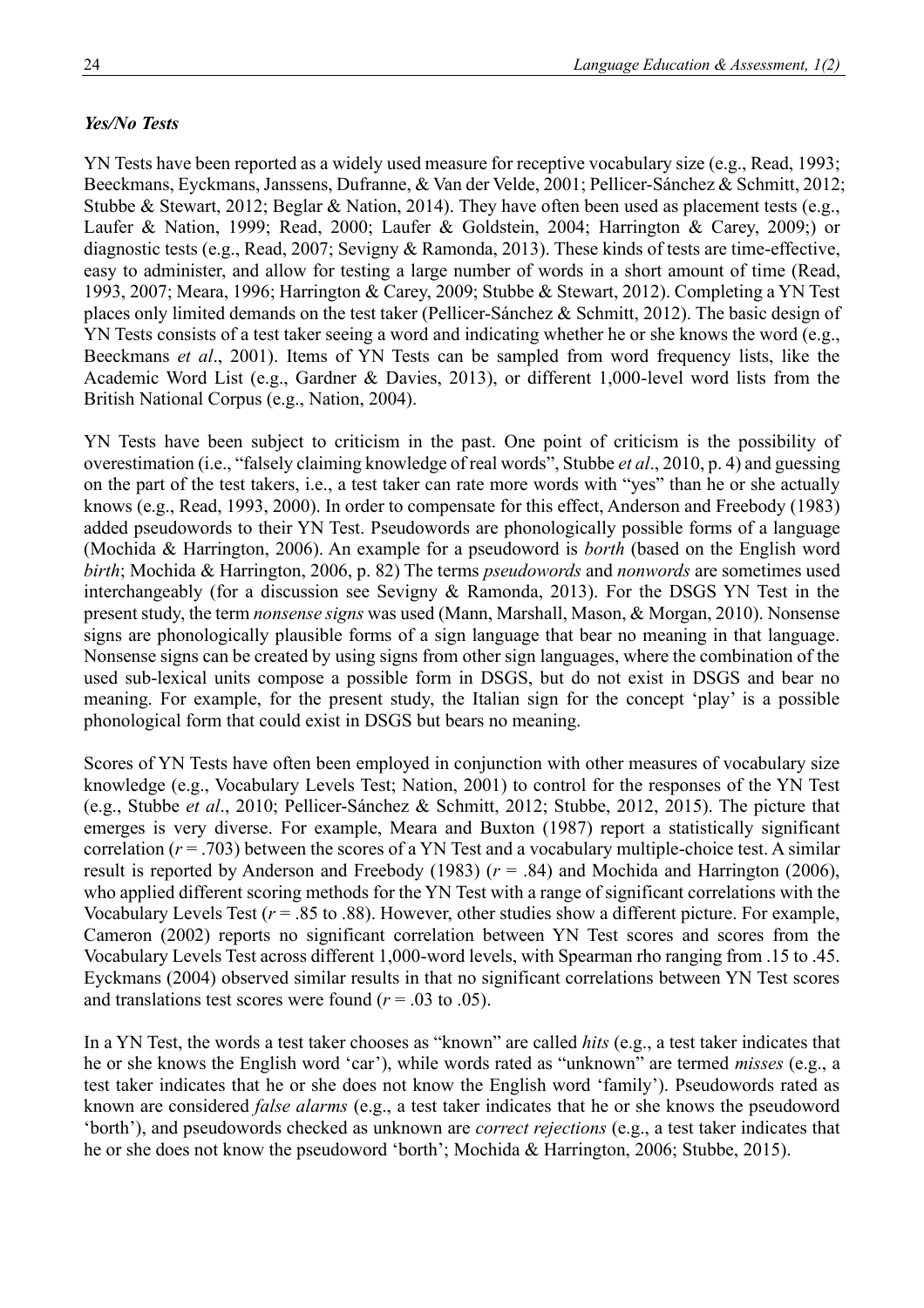As Meara (2005) states, "[t]he real difficulty […] is not the production of the tests, but how we interpret the scores that the tests generate" (p. 278). The simplest solution is to combine the hits and correct rejections into a total score (Mochida & Harrington, 2006). However, according to Huibregtse, Admiraal, and Meara (2002), this approach is problematic, as the hit rate is an indicator of vocabulary knowledge, while the correct rejections (or false alarms) are an indicator for the amount of guessing. Three different approaches have been proposed for dealing with the false alarm rate (Schmitt, 2010; Stubbe, 2015):

- (1) Setting a maximum amount of false alarm responses as a threshold for exclusion of a test taker. For example, Schmitt, Jiang, and Grabe (2011) suggested a 10% acceptance rate (three out of 30 items), and Stubbe (2012) applied a 12.5% rate.
- (2) Adjusting the YN scores by using one of several different proposed formulas (see Huibregtse *et al*., 2002 and Stubbe, 2015). The simplest formula is to subtract the false alarm rate from the hit rate to arrive at a score that better reflects vocabulary knowledge (*true score*).
- (3) Applying a regression model to use the YN test scores to predict scores of translation tests (Stubbe & Stewart, 2012).

No consensus exists as to what is the best approach or which formula in Approach 2 works best (Schmitt, 2010).

Regarding the false alarm rate across different studies, the range is considerable. For example, Mochida and Harrington (2006) report less than 5% false alarms in a study with English L2 university students; Stubbe (2012) reports a false alarm rate of a little over 4% in Japanese learners of English at university level; Harrington and Carey (2009) report a false alarm rate of 17% in a study of English L2 learners in Australia, and Eyckmans (2004) reports 13-25% false alarms in French learners of Dutch at different levels.

Beeckmans *et al*. (2001) note that there are no clear guidelines regarding the ratio of real words to pseudowords. For example, among the ratios reported in different studies are 30:3 (Schmitt & Zimmermann, 2002), 90:60 (Mochida & Harrington, 2006), 96:32 (Stubbe, 2015), 60:40 (Meara & Buxton, 1987; Eyckmans, 2004), 72:28 (Harrington & Carey, 2009), and 40:20 (Meara, 1992).

### *Translation Tests and Scoring Issues*

Productive tests have been used as a means for verifying the test takers' self-reported vocabulary in a YN Test (e.g., Stubbe *et al*., 2010; Stubbe, 2015). The study at hand consisted of developing and applying a productive test. The simple form of a Translation Test is that an L1 word is provided and the test taker produces the L2 translation (Laufer & Goldstein, 2004). In the DSGS vocabulary test used for the present study, the L2 translation consisted of a DSGS sign which will be produced by the test taker.

The responses were scored manually by two raters. Stewart (2012) cautions that production tests that are hand-scored can result in an inconsistency between raters. An important issue concerning the development of scoring instruments is (1) to define a criterion of correctness and (2) to decide whether two (i.e., right/wrong) or more degrees of correctness (i.e., partial credit) should be applied (Bachman & Palmer, 1996). For assessing a single area of language knowledge, such as vocabulary, the right/wrong distinction can be useful, but when different areas of language knowledge are assessed, partial credit might be appropriate (Bachman & Palmer, 1996).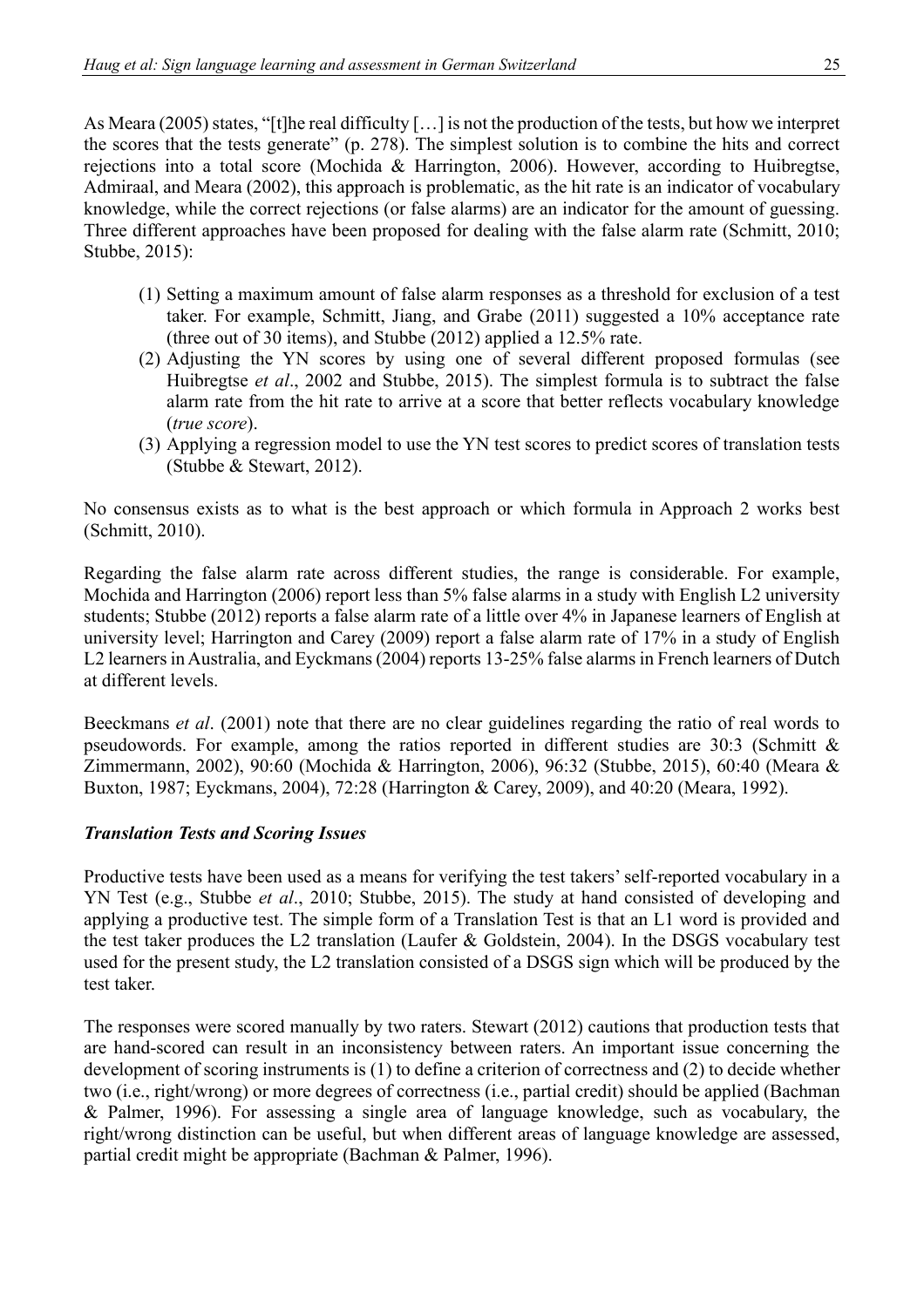### **Research Questions**

Based on the goal of this study, which was to develop and evaluate two vocabulary size tests for DSGS, the following main research questions were investigated:

- (1) Do the two vocabulary tests show evidence of reliability?
- (2) Do the two vocabulary tests show evidence of validity?

# **Methodology**

### **Development of Instruments**

Four instruments were developed:

- (1) Yes/No Vocabulary Test for DSGS (YN Test);
- (2) L1/L2 Vocabulary Translation Test for DSGS ("Translation Test");
- (3) Scoring instrument for the Translation Test; and
- (4) A background questionnaire for test takers.

The visual-spatial modality of sign languages has an effect on the test design. Due to the absence of a conventional written form for sign languages including for DSGS (Boyes Braem, 2012b), stimuli of the test items need to be videos (YN Test) and the responses need to be recorded with a video camera (Translation Test).

### **Item Selection**

Due to the absence of a large corpus for DSGS, it was not possible to create a corpus-based frequency list of DSGS signs as it exists for English (e.g., Laufer, Elder, Hill, & Congdon, 2004) that could be used as the basis of a vocabulary test. Instead, a list of 98 DSGS vocabulary items (including 5 practice items) was used that had been developed as part of a Swiss National Science Foundation project (Ebling *et al*., 2018). The aim of this ongoing project is to develop an automatic sign language recognition system to employ within a DSGS vocabulary test for the CEFR level A1. The items used in the test were sampled from existing DSGS teaching materials (Boyes Braem, 2004a, 2004b, 2005a, 2005b) known to correspond to level A1. The number of sign types available in the DSGS teaching materials is approximately 3,800 (Boyes Braem, 2001). To reduce this number to 98 items, the following linguistic criteria were applied (Ebling *et al*., 2018):

- (1) Remove name signs, i.e., signs for persons (e.g., CHARLIE CHAPLIN), organizations (e.g., name of a university), and places (e.g., country names), as many of these are borrowed from other sign languages.
- (2) Remove body-part signs like NASE ('nose'), as these are often produced by merely pointing at the respective body part, i.e., using an "indexing technique."
- (3) Remove pronouns like DU ('you'), as they also correspond to indexical signs.
- (4) Remove number signs, as they tend to have several regional variants, e.g., the number sign ELF ('eleven').
- (5) Remove signs making use of fingerspelling, like the sign JANUAR ('January'), which involves the letter J from the DSGS manual alphabet.
- (6) Remove signs composed of multiple successive elements, as most of these signs also occurred in the DSGS teaching materials as separate lexemes. For example, the sign ABENDESSEN ('dinner') is composed of the two signs ABEND ('evening') and ESSEN ('meal'), both of which are also contained in the list of sign types of the DSGS teaching materials.
- (7) Remove old signs, as current DSGS learners cannot be expected to know them.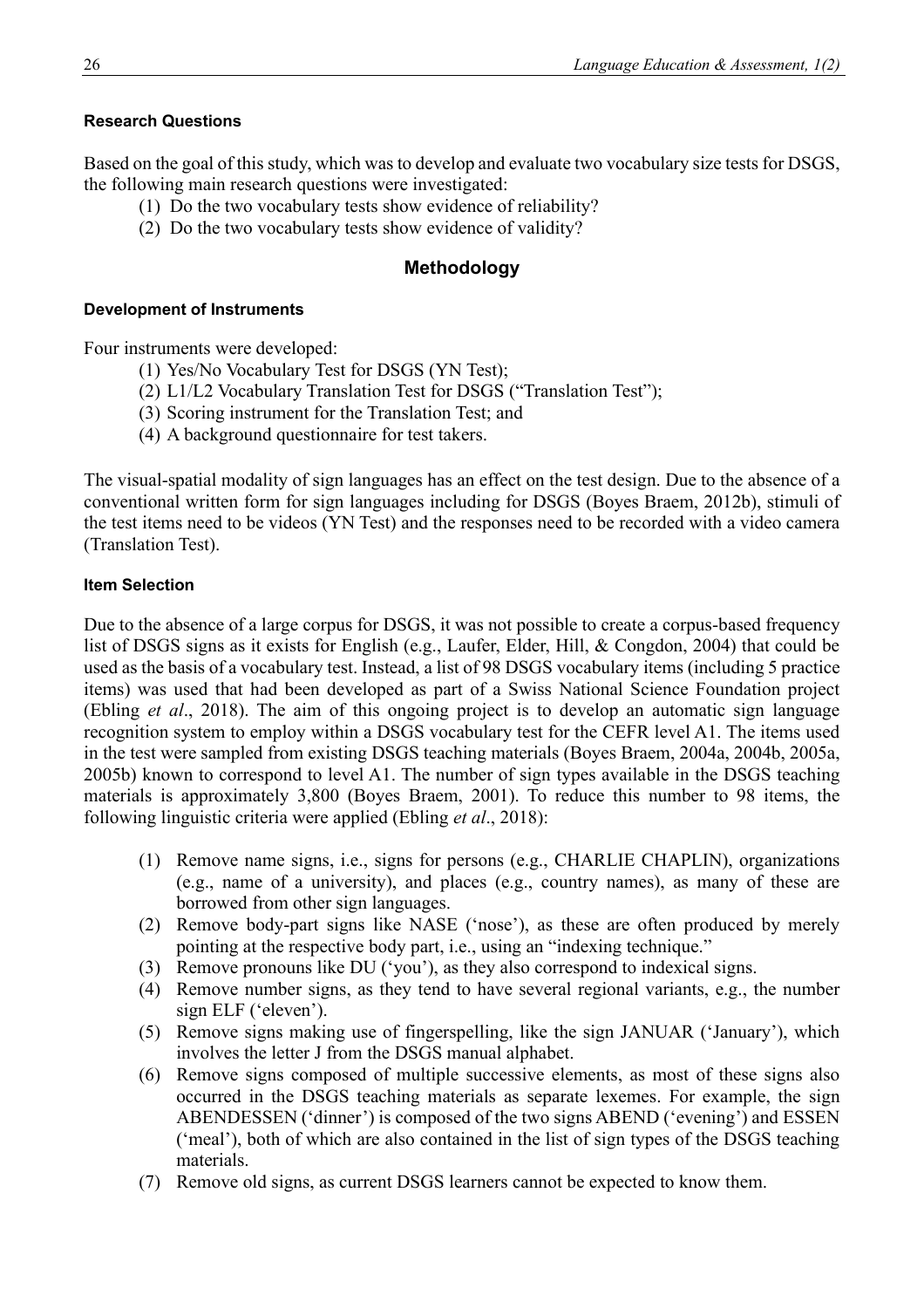- (8) Remove productive forms. The reason for this step was that the phonological parameters of productive signs tend to be variable, which poses a great challenge to the sign recognition system that is part of the assessment framework in the Swiss National Science Foundation project mentioned above.
- (9) Remove signs appearing in fewer than four of the five DSGS dialects.
- (10) Reduce manual homonymy: Since the goal was to have as many different sign forms in the vocabulary test as possible, form-identical signs were identified (e.g., BRUDER ('brother'), SCHWESTER ('sister'), and GLEICH ('same')) and only one chosen for the test. Preference was given to that sign which was contained in a list of 1,000 common sign concepts (Efthimiou *et al*., 2009).
- (11) Remove signs that are very similar to well-known co-speech gestures, such as the sign SUPER, which corresponds to a thumb-up gesture.
- (12) Remove signs with German glosses that are lexically ambiguous. For example, the German word AUFNEHMEN can have the meaning of *record* or *accept/include*, concepts which in DSGS are expressed with two separate signs. In cases like these, test takers confronted with the German gloss AUFNEHMEN would not know which sign to produce.
- (13) From the resulting pool of signs, concepts that also occurred in studies investigating familiarity or subjective frequency ratings for BSL (Vinson, Cormier, Denmark, Schembri, & Vigliocco, 2008) and ASL (Mayberry, Hall, & Zvaigzne, 2013; Caselli, Sehyr, Cohen-Goldberg, & Emmorey, 2017) and in the list of 1,000 sign concepts (Efthimiou *et al*., 2009) were prioritized. In this way, the 3,800 sign types from the DSGS teaching materials were reduced to a set of 98 test items.

The item set was not balanced with respect to parts of speech, as is often done when sampling items for a spoken language vocabulary test. This was because the question of whether the concept of parts of speech can be applied to sign languages is a highly debated one within sign linguistics (see, e.g., Erlenkamp, 2001).

### **Yes/No Test for DSGS**

The same items were used for the YN Test and the Translation Test. As verification of test takers' knowledge is not possible (Stubbe, 2015), 25 nonsense signs were developed to control for the selfreport aspect of the YN Test. This resulted in a total of 123 items (5 practice items + 93 test items + 25 nonsense signs). All signs were video-recorded for the YN Test. Following the five practice items placed at the beginning, the order of the remaining signs was randomized as in the original list from the project.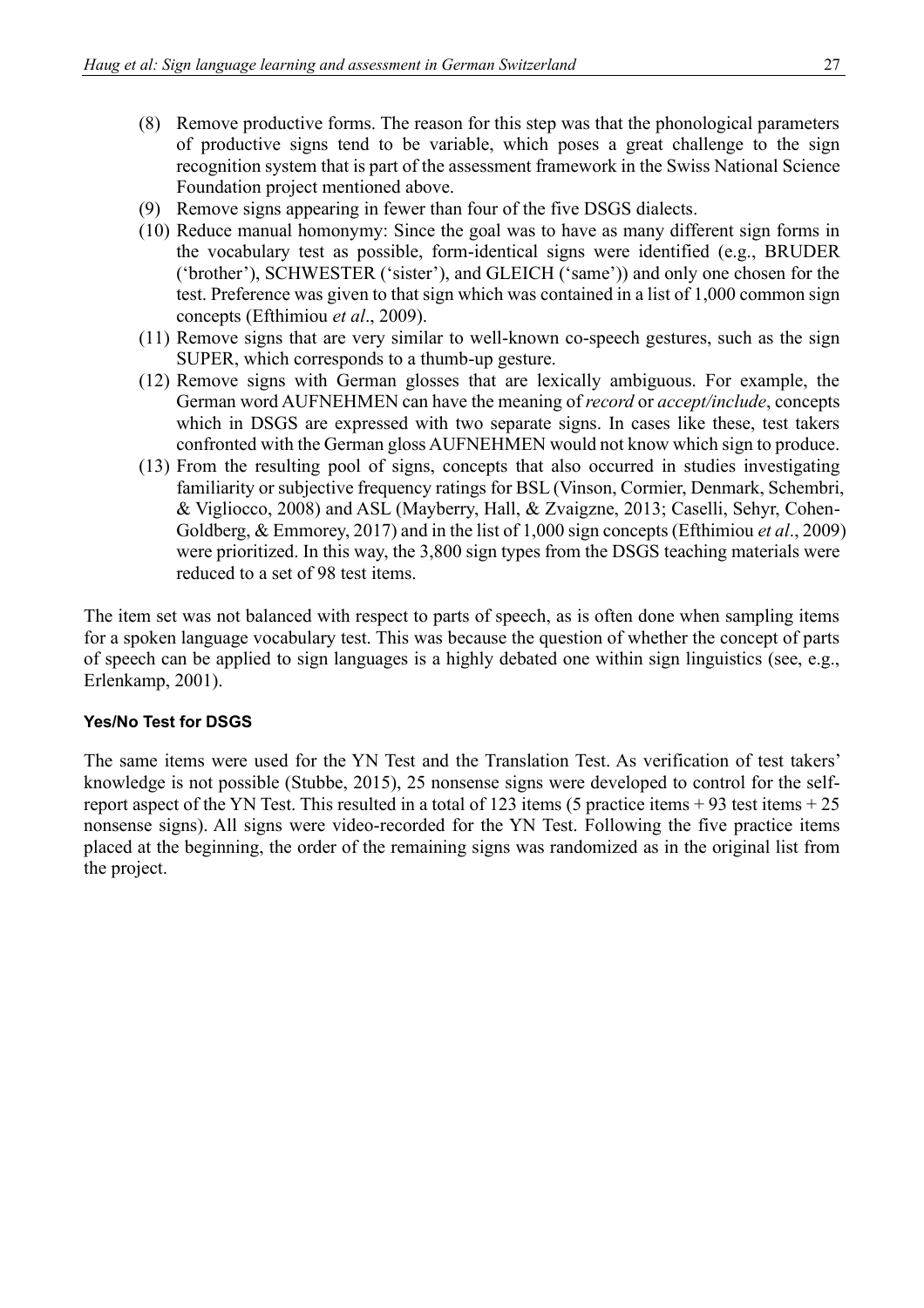

*Figure 2* Yes/No Test Practice Item 1 WIDERSPRUCH ('contradiction')

For the YN Test, a Limesurvey installation was used. Limesurvey (http://www.limesurvey.org) is an open-source software for conducting surveys. Each sign was presented separately with the question "Do you know the form and the meaning of the sign?," with a "Ja"/"Nein" ('yes'/'no') button underneath, a "Weiter" ('continue') button to proceed to the next item (Figure 2), and a "Zurück" ('back') button to return to the preceding item. All data were automatically sent to a secure server for storage. The test was self-administered, but the researcher was present during test taking in case there were any technical issues.

### **L1/L2 Translation Test and Scoring Instrument for DSGS**

For the Translation Test, the same set of concepts was used, delivered in the same order as in the YN Test but omitting the nonsense signs, which resulted in 98 signs. The test was delivered as a PowerPoint presentation on a laptop. Following an instruction in written German on the first slide, on each slide, the German word appeared, and a German sentence designed to disambiguate the meaning was provided. For example, to avoid confusion of German homonyms like "Schloss," which can have the meanings of *castle* and *lock* that are expressed by two different signs in DSGS, the following example sentence was provided: "In Lenzburg steht ein Schloss." ('There is a castle in Lenzburg [name of a Swiss city].'). The test taker was seated at a table facing a video camera and with the laptop placed on the table to the right- or left-hand side of the test taker, depending on his or her preference. A test administrator clicked through the slides so that the test taker could look directly at the video camera while producing the sign.

The criterion of correctness (Bachman & Palmer, 1996) was defined as the accuracy of the translation of the German word into DSGS. Building on the work of Ebling *et al*. (2018) on acceptable variants of lexical DSGS signs, the resulting categories informed the criterion of correctness. For a correctly produced DSGS sign, a score of "1" was assigned, for an incorrect form, a score of "0." Apart from the decision of whether the sign was correct or not, an additional category "no sign produced" was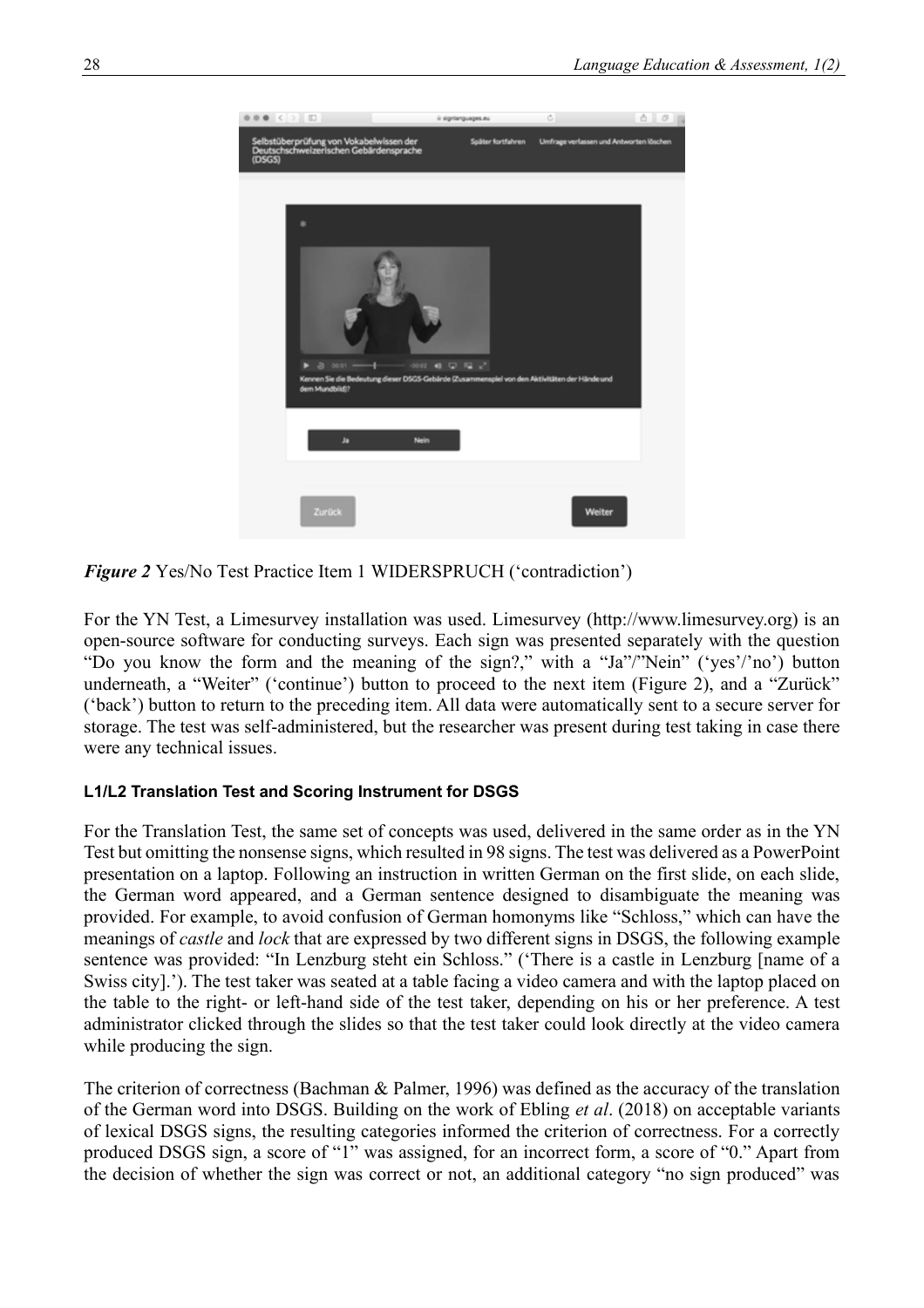introduced. Test takers also received a score of "0" for these null productions, but the data were collected separately from the incorrect signs to allow for a more fine-grained analysis of inter-rater reliability. The video-recorded data were scored independently by two raters.

### *Background Questionnaire*

The background questionnaire included questions in the following areas: (1) General background information (e.g., name, gender, age); (2) language and language-learning background, including variables such as first and preferred language(s), DSGS courses attended, and self-judgment of receptive and productive DSGS skills; (3) background information on professional/vocational training, work context (i.e., current position, use of DSGS at work), and test takers' use of DSGS in their free time; and (4), Deaf family members and, if present, language of communication. It took an average of ten minutes to complete the questionnaire.

### **Testing Procedure**

After a pilot study with three test takers, which resulted in some small revisions to the background questionnaire and the wording of the YN Test instructions, a main study was conducted with 20 test takers. The test takers were sampled through different professional networks of the researchers. The testing protocol consisted of the following phases: (1) conveying background information on the project, (2) filling in online background questionnaire (test takers), (3) completing the YN Test (online), and (4) completing the Translation Test (this included video-recording the test takers for later analysis).

### **Sample of Main Study**

Of the 20 test takers, five were male and 15 female. The test takers were between 24 and 55 (*M* = 39.3) years old at the time of testing. 19 of the 20 test takers were hearing; one wore a cochlear implant and had acquired German as her first language but was also learning DSGS as an adult. The majority of the test takers had one spoken language (e.g., a Swiss German dialect or Standard German; *n* = 18) as their L1. Two participants reported having grown up with two spoken languages. All participants had learned DSGS as adults (age of acquisition range:  $18-53$  years,  $M = 35.4$ ).

### **Background of the Raters**

Both raters are female. Rater 1 (R1) is 54 years old, Rater 2 (R2) 45. Both raters acquired DSGS from birth through Deaf family members and use DSGS in both their private and their work context. Both are trained sign language instructors and have been teaching and evaluating different groups of learners (beginning learners as well as sign language interpreting students) for over 30 (R1) and nearly 20 years (R2), respectively. R1 is a lecturer in the sign language interpreting program at the University of Applied Sciences for Special Needs Education (HfH) and has also been involved in many different DSGS research projects over the last 20 years. R2 works also as research assistant at the HfH and for the Swiss Deaf Association. Both raters received specific training to use the scoring instrument of the Translation Test.

### **Statistical Procedures**

The data collected for this project comprise:

- (1) Test scores of the YN Test
- (2) Test scores of the Translation Test
- (3) Questionnaire data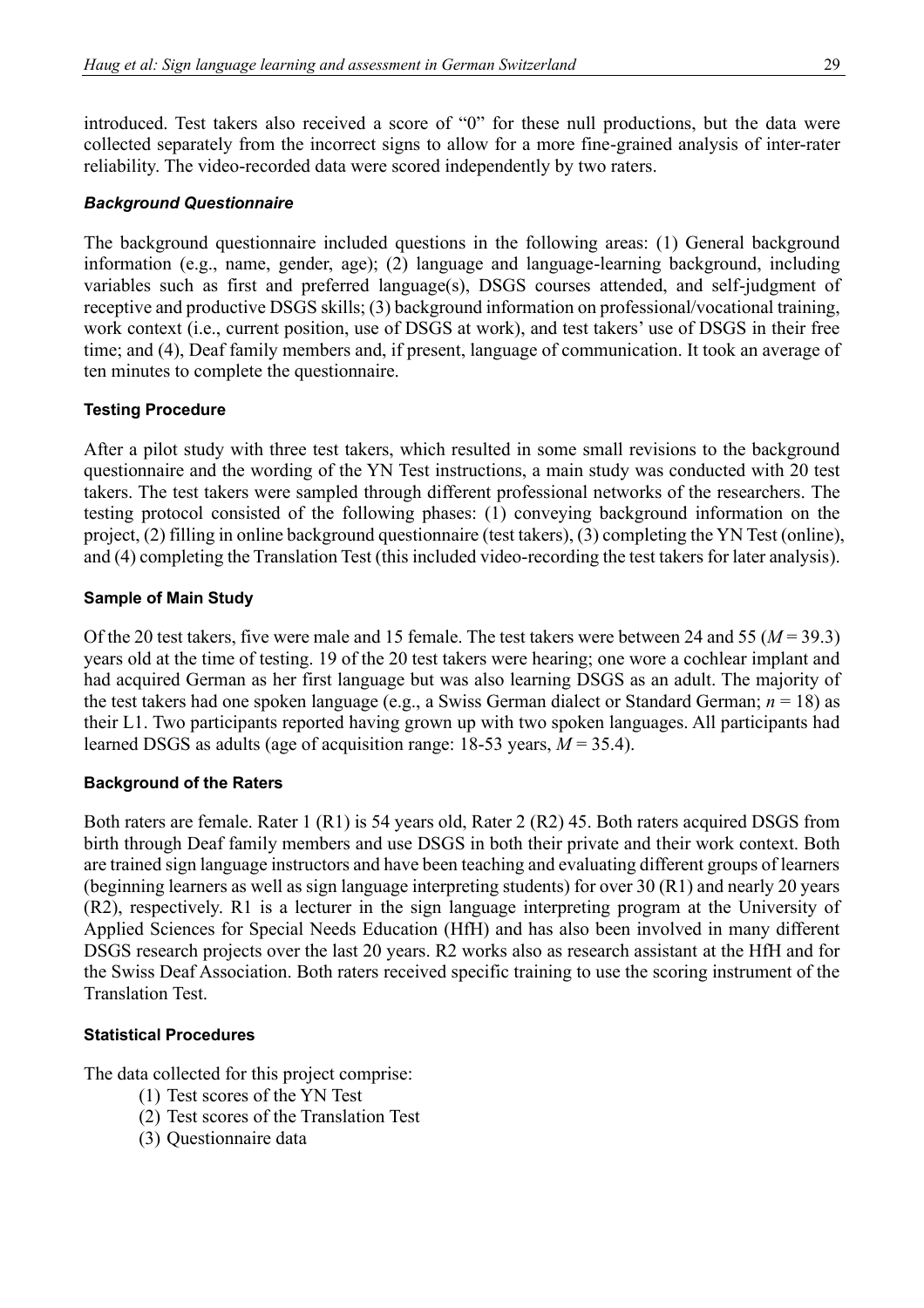### **Statistical Assumptions**

The data of the YN Test and the Translation Tests were normally distributed, allowing for the use of parametric procedures. A statistical significance level of .05 (2-tailed) was used. For the YN Test, the adjusted scores (*true scores*) served as the basis for all of the analyses. For analyses that involved the YN Test score, one study participant was excluded, as she/he had to terminate the YN Test after the first 40 items due to technical difficulties. The scores of the Translation Tests of Rater 1 and Rater 2 were treated separately.

Nonparametric statistics were chosen for investigating inter-rater reliability of the Translation Test and to compute correlations that involved ordinal-level data. In addition, Cohen's (1992) scale for determining the strength of the relationship of a correlation was chosen: (1) .10 to .29 as small, (2) .30 to .49 as medium, and (3) .50 to 1.0 as large. Furthermore, the coefficient of determination, i.e., how much shared variance the two variables have in common, was calculated by squaring the *r* or *r*<sup>s</sup> value (Pallant, 2016).

The analysis of effect size for a paired-samples t-test followed Cohen's (1988) scale of .01 as a small effect, .06 as a moderate effect, and .14 as a large effect by applying the eta squared formula.

### **Statistical Procedures**

For research question 1 an (1) item analysis, (2) Cronbach's Alpha, and (3) Cohen's Kappa were calculated. For research question 2, correlations (Pearson, Spearman rank) were calculated.

# **Results**

### **Item Analysis of the Test Scores**

Items were retained in the item pool when they met the following criteria: (1) facility value (*FV*) between .20 to .90 (e.g., Bachman, 2004) and/or (2) a corrected item-total correlation (*CITC*) >.30 (Carr, 2011; Green, 2013).

### **Item Analysis of the YN Test Acores**

A total of 26/98 items did not meet the defined criteria of *FV* and/or *CITC* and were thus candidates for future removal.

### *Item Analysis of the Translation Test Scores*

As for Rater 1, 16 items were candidates to be removed from the test, and 24 items would need to be removed based on the results of Rater 2. Across both raters, 26 items were identified that did not meet the *FV* and/or *CITC* criterion. As the Translation Test is still under development, it was decided that only items for which at least one of the criteria for removal defined above was met by both raters were considered to be discarded. This resulted in a total of twelve items (Table 1).

| <b>Table 1</b> Items to be Removed from the Translation Test and YN Test |
|--------------------------------------------------------------------------|
|--------------------------------------------------------------------------|

| <b>TWOICE THEMIS TO GETTEMOTEN HOME IN MISRATION TEST WHAT ITY TEST</b> |                 |       |              |                               |            |      |         |
|-------------------------------------------------------------------------|-----------------|-------|--------------|-------------------------------|------------|------|---------|
| Items                                                                   | Translation     |       | FV CITC      |                               | FV CITC FV |      | CITC.   |
| (DSGS gloss)                                                            |                 | R1 R1 |              | R <sub>2</sub> R <sub>2</sub> |            | YN.  | YN Test |
|                                                                         |                 |       |              |                               |            | Test |         |
| <b>P1 WIDERSPRUCH</b>                                                   | 'contradiction' |       | $.15$ $.281$ |                               | $.15$ 274  | N/A  | N/A     |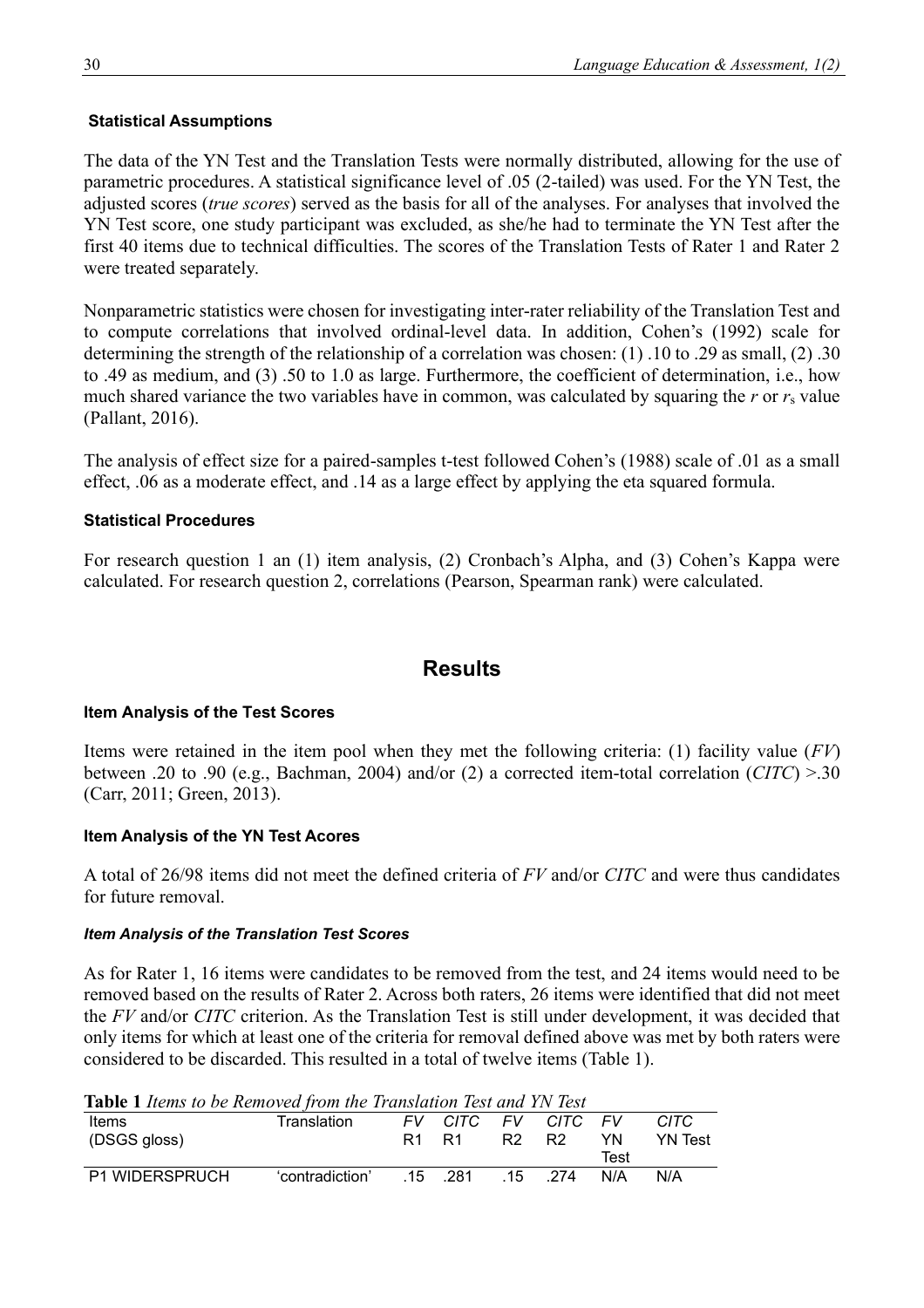| <b>I7 SCHÜTZEN</b> | 'to protect' | .2  | .266 | .15 | .12     | N/A | N/A     |
|--------------------|--------------|-----|------|-----|---------|-----|---------|
| 114 TELEFONIEREN*  | 'to call'    | 1.0 | .0   | .55 | .277    | 1.0 | .0      |
| <b>I25 SAMMELN</b> | 'to collect' | .55 | .26  | .45 | .194    | N/A | N/A     |
| 127 BLAU*          | 'blue'       | .9  | .242 | .75 | .159    | 1   | 0       |
| 128 FREUND*        | 'friend'     | .9  | .122 | .8  | $-.095$ | .94 | .254    |
| $133E*$            | 'egg'        | .65 | .05  | .5  | $-.079$ | .56 | $-.004$ |
| <b>I36 MONAT</b>   | 'month'      | .6  | .22  | .6  | .207    | N/A | N/A     |
| <b>143 VERKAUF</b> | 'sale'       | .35 | .246 | .15 | $-143$  | N/A | N/A     |
| 152 FRAGEN*        | 'to ask'     | .85 | .171 | .85 | .185    | .94 | .116    |
| 161 FARBE*         | 'color'      | .8  | .13  | .8  | .171    | .94 | $-.203$ |
| 184 ABEND*         | 'evening'    | 1.0 | .0   | .9  | $-.028$ | 1.0 | .0      |

\*Items where at least one of the two criteria occurred across the Translation Test scores (Rater 1 and Rater 2) and the YN Test scores.

# **Evidence for Reliability**

### *Cronbach's Alpha*

For the YN Test, the Cronbach's Alpha value for the real DSGS signs as shown in Table 2 can be considered high ( $\alpha$  = .980), and for the nonsense signs, acceptable. The Cronbach's Alpha value for the translation test can also be considered high, with a small difference between Rater 1 ( $\alpha$  = .970) and Rater 2 ( $\alpha$  = .961).

| <b>Rapic</b> 4 Cronouch's Alpha in the TIV Test and the Translation Test Scores |                  |  |  |
|---------------------------------------------------------------------------------|------------------|--|--|
| Test                                                                            | Cronbach's Alpha |  |  |
| YN Test: Real signs, 98 items ( $n = 18*$ )                                     | .980.            |  |  |
| YN Test: Nonsense signs, 25 items $(N = 19)$                                    | .760             |  |  |
| Translation Test, Rater 1, 98 items $(N = 20)$                                  | .970             |  |  |
| Translation Test, Rater 2, 98 items ( $N = 17$ <sup>*</sup> )                   | .961             |  |  |
|                                                                                 |                  |  |  |

**Table 2** *Cronbach's Alpha in the YN Test and the Translation Test Scores*

\*Listwise deletion based on all variables in the procedure

### *Inter-Rater Reliability of the Translation Test*

Cohen's Kappa was applied to investigate inter-rater reliability (Gwet, 2014). Instances of the "no signs produced" category were treated as missing values in order to gain a more realistic picture of the raters' behavior (in an operational test, occurrences of "no sign produced" would be treated as "wrong").

The agreement between the two raters on the translation test was  $\kappa = .613$ ,  $p < .001$ , which is considered "substantial" according to Landis' and Koch's (1977) Kappa benchmark scale. To investigate the raters' strictness, a paired-samples t-test was applied. Using the raw scores as the basis for the comparison, there was a statistically significant difference between the ratings of Rater 1 ( $M = 53.6$ ,  $SD = 22.96$ ) and Rater 2 ( $M = 47.7$ ,  $SD = 20.73$ ),  $t(19) = 5.871$ ,  $p < .001$  (2-tailed). The mean difference was 5.9, with a 95% confidence interval ranging from 3.79 to 8.0. Effect size was calculated using the eta squared formula (Pallant, 2016). This resulted in a value of .644, which qualifies as a "strong" effect according to Cohen (1988) indicating a large magnitude of the difference between the raw scores of Rater 1 and Rater 2. More precisely, Rater 1 evaluated the test takers less strictly than did Rater 2.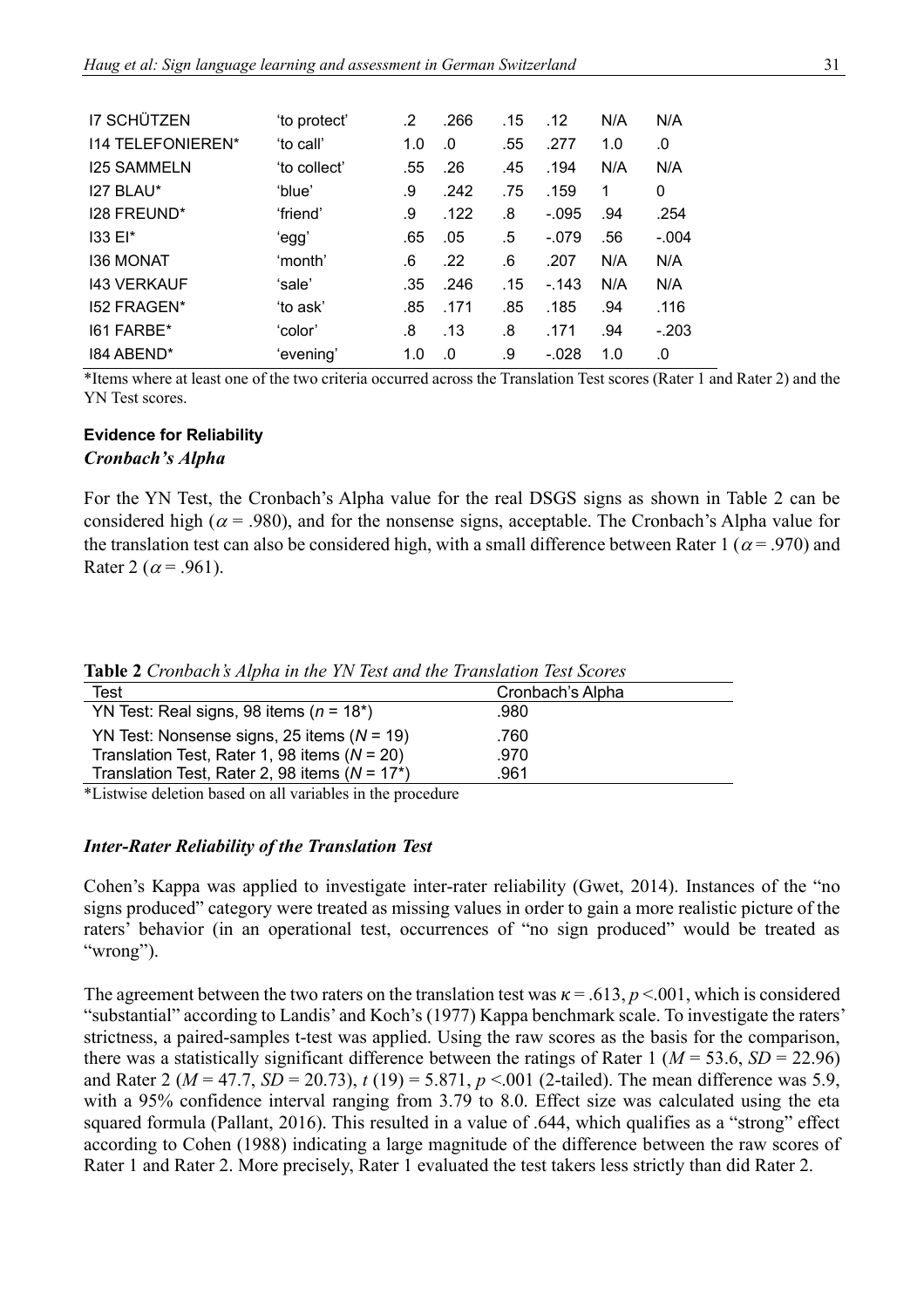### **Evidence Contributing to the Vocabulary Tests' Validity**

Based on the information obtained from the test takers' background questionnaire, the variable "number of DSGS courses attended" proved to be statistically relevant. More precisely, the results yielded a statistically significant relationship between the number of DSGS courses attended and the YN Test scores  $(n = 17; r_s = .528, n = 17, p = .036, (2-tailed))$ . The amount of shared variance was .278 or 28% between the two variables, which was not high. The strength of the correlation can be considered as strong (>.50).

The results between the Translation Test scores and the variable "courses attended" were equally statistically significant (Table 3). This means that the more courses the test takers had taken, the higher their scores were. The correlation was slightly higher with Rater 2 than with Rater 1. Both correlations can be considered strong (>.50). The shared variance of the two variables with Rater 1 was .337 or 33.7%, and with Rater 2, .361 or 36.1%.

**Table 3** *Correlation Translation Test Scores and Number of Courses Attended, by Rater (n = 17)* 

| Rater   | Spearman's rho $(r_s)$                          |         |
|---------|-------------------------------------------------|---------|
| Rater 1 | .581                                            | $.014*$ |
| Rater 2 | .601                                            | በ11*    |
|         | *statistically significant at 05 level 2-tailed |         |

\*statistically significant at .05 level, 2-tailed.

# *Comparison of the Performances of the Test Takers on both Vocabulary Tests*

In order to investigate evidence for a statistical relationship between the scores of the YN Test and the Translation Test, two correlations were calculated. Both correlations were strong  $(0.50)$ , i.e., the higher test takers scored on one of the tests, the higher they scored on the other test. The shared variance of the two variables was .657 or 65.7% for Rater 1 and .752 or 75.2% for Rater 2 (Table 4).

| Rater   | Pearson's $r(r)$                                                  | р       |
|---------|-------------------------------------------------------------------|---------|
| Rater 1 | .811                                                              | $.001*$ |
| Rater 2 | .867                                                              | .001*   |
| .       | $\cdot$ $\cdot$ $\sim$<br>$\sim$ $\sim$ $\sim$ $\sim$ $\sim$<br>. |         |

\*statistically significant at .001 level, 2-tailed.

### *Nonsense Signs of the YN Test: False Alarm Rate*

The frequency distribution of the nonsense signs was analyzed. Seven test takers claimed to not know any of the nonsense signs (correct rejections), the remaining test takers claimed to know between one and ten nonsense signs (false alarms).

The hit rates of the real items ( $N = 98$ ) and the nonsense signs ( $N = 25$ ) are displayed in Table 5. The false alarm rate was 9.26% (ranging from 0 to 10 signs).

|                 | <b>TAUR STINS AND I AND THAINS OF THE ITY TEST ITY</b> |                                |
|-----------------|--------------------------------------------------------|--------------------------------|
|                 | Hits (max. Score = $98$ )                              | False Alarms (max. Score = 25) |
| M Scores        | 64.82                                                  | 2.32                           |
| Rate (in $\%$ ) | 66.12%                                                 | 9.26%                          |
| Range of Scores | 17-98                                                  | $0 - 10$                       |
| SD              | 24.15                                                  | 2.65                           |

**Table 5** *Hits and False Alarms of the YN Test (N = 19)*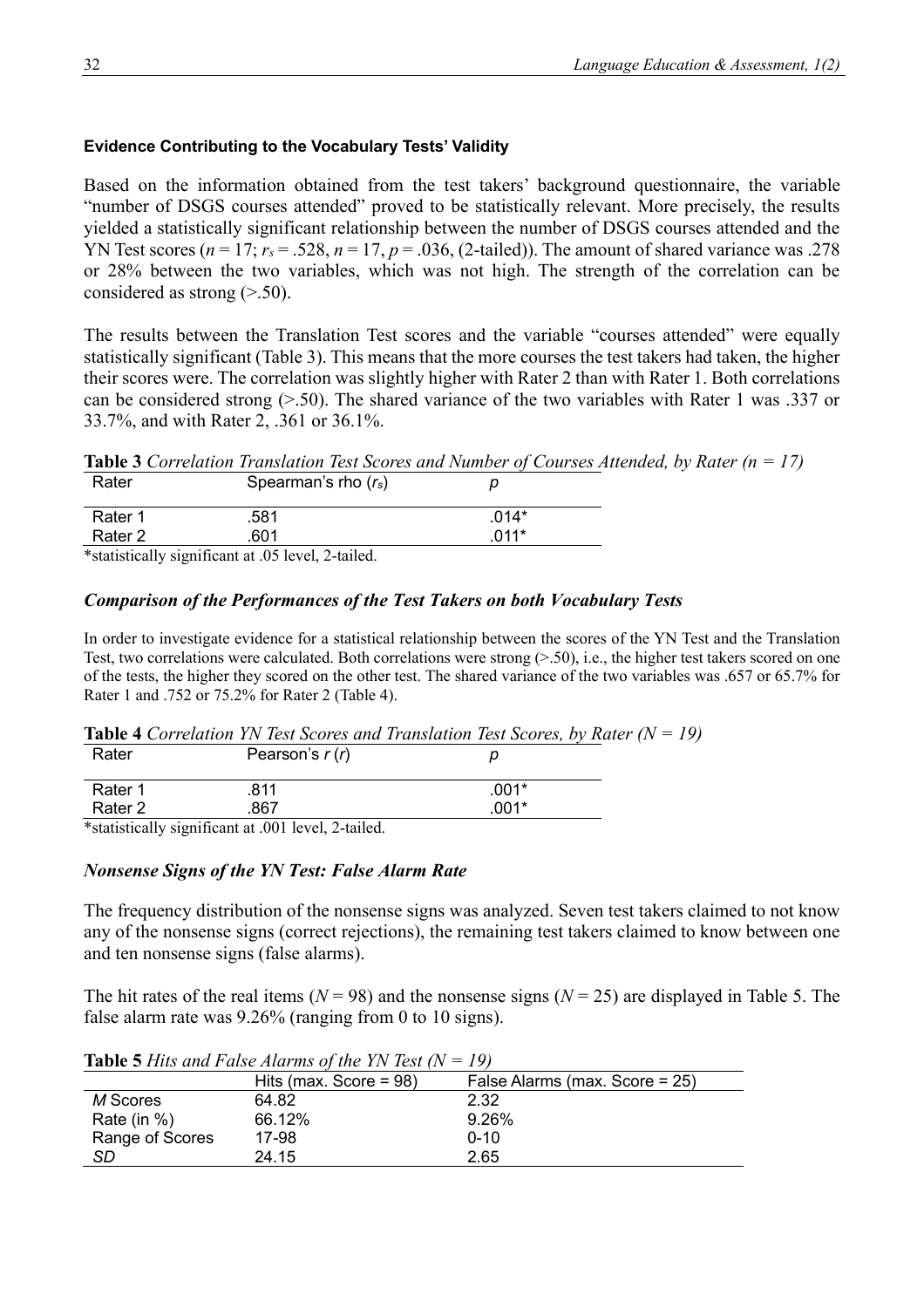# **Discussion**

### **Item Analysis of the YN Test and Translation Test**

Given the developmental stage of both tests and the fact that they had to have the same set of items, it was decided to remove only items that met at least one of the two criteria of *FV* and *CITC* in both the translation and the YN test scores. This resulted in a total number of seven items, marked with an asterisk in Table 1. For future operational versions of both tests, the order of the items will be changed according to the results of the level of difficulty (balanced between Rater 1 and 2 in the translation task and checked with the *FV* of the YN test scores), starting with easier items.

### **Inter-Rater Reliability: Cohen's Kappa**

The inter-rater reliability score for Rater 1 and Rater 2 as reported in the Result section is acceptable for the purpose of this study. However, it is desirable to have a higher agreement value in future studies. The results of the paired-samples t-test showed that Rater 1 scored less strictly than Rater 2 on average. It was not possible to determine the precise sources of the disagreement (and also not possible to include a third rater), but possible explanations could be (1) the lack of a more intense rater training (e.g., McNamara, 1996; Fulcher, 2014) and/or (2) insufficient clarity as to the concept of correctness of a sign, which also touches on the ongoing discussion of what acceptable variants are (Ebling *et al*., 2018). These issues are currently investigated in a follow-up study whose aim is to apply a Rasch analysis to the data and qualitative interviews with the raters (Haug, Batty, & Ebling, 2019).

At first glance, a "correct" or "incorrect" decision at the single-sign level does not seem to pose a challenge, as judging the correctness of an entire signed utterance would. However, as mentioned earlier, there is to date no consensus as to what an acceptable phonetic variant of a sign is. This might be influenced by the fact that sign languages are not standardized languages (Adam, 2015). The previously mentioned study of Ebling and colleagues (2018) on acceptable variants in DSGS will help to shed more light on this topic. This will in turn also help to get a clearer definition of the proposed criteria of correctness (Bachman & Palmer, 1996).

In the future, one would also need to decide whether a combined test score should be reported if a certain minimum of agreement between two or more raters has been reached, and how the scores will be communicated to the test takers. Intra-rater reliability should also be investigated in the future.

# **Evidence of Validity in the Two Tests** *Content Validity*

For the study at hand, content validity was established through the way the items were sampled. The list of lexical DSGS signs, compiled within the previously mentioned project, was sampled from wellestablished DSGS teaching materials (Boyes Braem, 2004a, 2004b, 2005a, 2005b) that are used for beginning learners in different DSGS learning contexts in German Switzerland, and to which specific linguistic criteria were applied to reduce the number of items from around 3,800 to 98 (Ebling *et al*., 2018). This provided a solid basis for developing the two tests here. Even though the aspects of frequency and part of speech could not be accounted for due to the lack of a corpus and sufficient research for DSGS, respectively, the list used represents signs that beginning learners are exposed to in their DSGS classes. However, the absence of a DSGS corpus poses a big problem in the long term, when the items will eventually need to be modified or replaced. A future study, therefore, consists of letting a larger group of experienced Deaf sign language instructors rate the levels of difficulty of a larger set of items. This will allow future sampling of items from different levels of difficulty.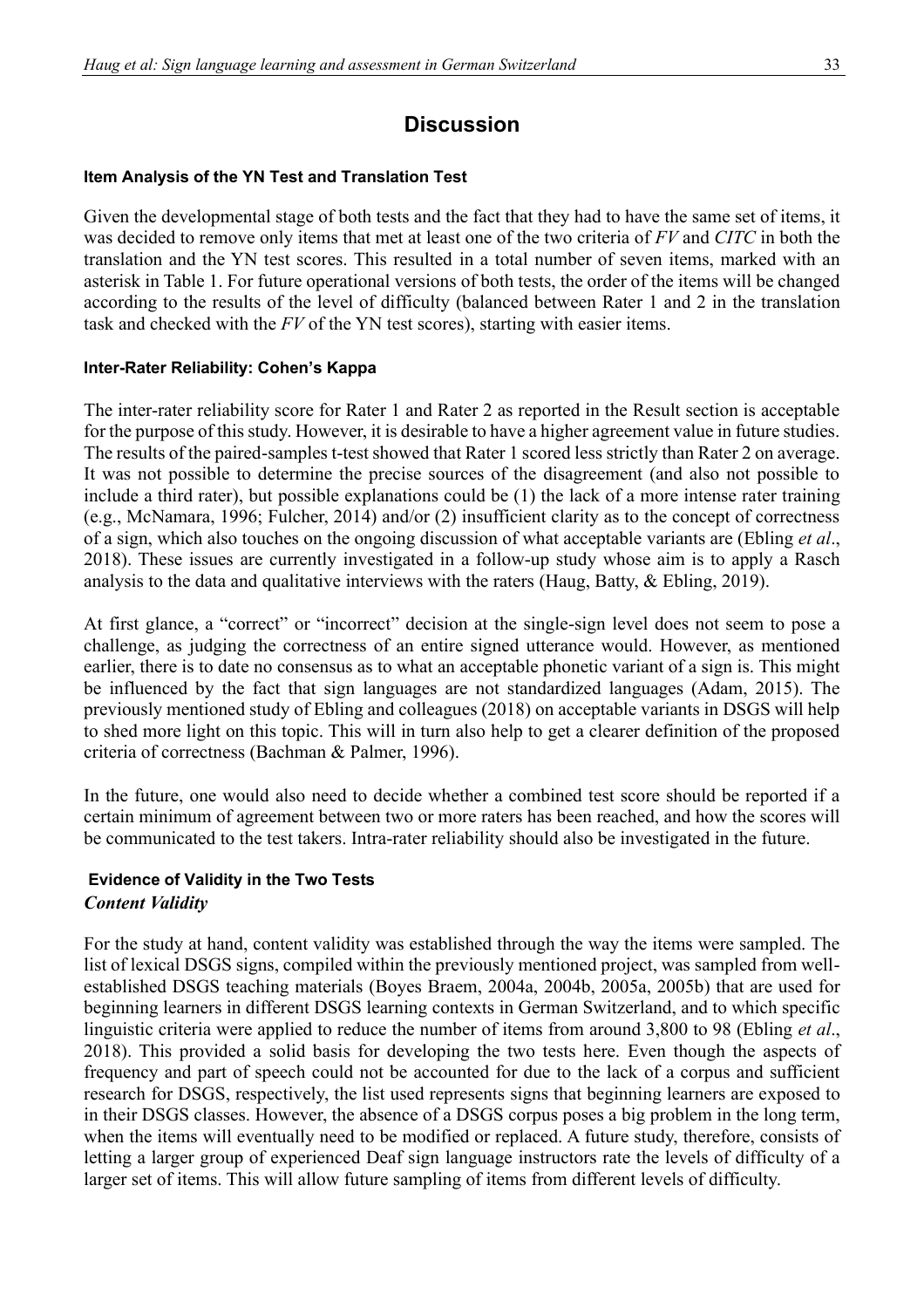# **Test Performances on the Two Tests** *External Variables Contributing to the Test Takers' Performance*

As pointed out in the introduction, due to the lack of an existing DSGS vocabulary test for adult learners that would allow for investigating concurrent validity, external variables (self-assessment of DSGS skills, number of DSGS courses attended, and DSGS learning contexts) were identified through the background questionnaire that might explain or contribute to the overall test scores. Of these three variables, only the variable "number of courses attended" exhibited a statistically significant correlation with the scores of both tests. A possible explanation for the fact that the other two variables did not correlate with the test scores is that a self-assessment is too difficult for the test takers to undertake, due to the lack of a reference. For example, "very good" DSGS skills might mean something different to a beginning learner of DSGS than to a trained sign language interpreter. The selfassessment rating might also be influenced by the level of self-criticism of the learner. As for the learning context variable, it is one that is hard to quantify, i.e., what exactly does using DSGS with friends or at work imply in terms of language exposure? The number of courses is perhaps the most appropriate variable to correlate with the test scores in that it is easy to quantify and also contains the notion of language exposure.

In addition, the applied statistics were only of correlational nature, which means it is uncertain whether the number of courses is really the predictor variable contributing to the test scores. Nevertheless, the correlation between the number of courses attended and the test scores represents evidence that an external variable can be used as argument for concurrent validity. This method of approaching concurrent validity has previously been applied in sign language testing by Mann (2006) and Haug (2011).

# *Comparing Test Scores of Both Tests*

The correlation of the test scores of the Translation Test and the YN Test as reported in Table 4 showed promising results with a strong correlation. These results are comparable to studies on English that correlated YN test scores with scores of existing vocabulary tests, both with correlations (e.g., Anderson & Freebody, 1983; Mochida & Harrington, 2006) and by computing the shared variance (Mochida & Harrington, 2006). However, there are also studies for spoken language that report weaker correlations (e.g., Cameron, 2002; Eyckmans, 2004).

# **Evaluation of the Nonsense Signs**

The false-alarm rate was somewhere in-between what has been reported for spoken language YN tests in the literature. In the future, it will be interesting to investigate whether the false alarm rate is a function of over- or underestimation with respect to the translation scores of the test takers.

The literature for spoken language YN tests provided a framework for developing the YN Test for DSGS, containing (1) the concept of pseudowords (e.g., Beeckmans *et al*., 2001), (2) suggestions for adjusting the YN Test raw scores by means of a correction formula (e.g., Stubbe, 2015), and (3) a reference regarding the false alarm rate (e.g., Stubbe, 2012). However, there is one crucial difference between nonsense signs and pseudowords: In DSGS, the form and the meaning of a sign is composed of both manual and non-manual components that are produced at the same time, i.e., two different visual channels are used simultaneously to produce a linguistic symbol. This use of simultaneity on different linguistic levels in sign languages is quite different from how spoken languages are structured, especially at the level of the isolated lexical item. Test takers in the pilot study reported that they applied different strategies in cases where they did not understand a sign as a whole (i.e., information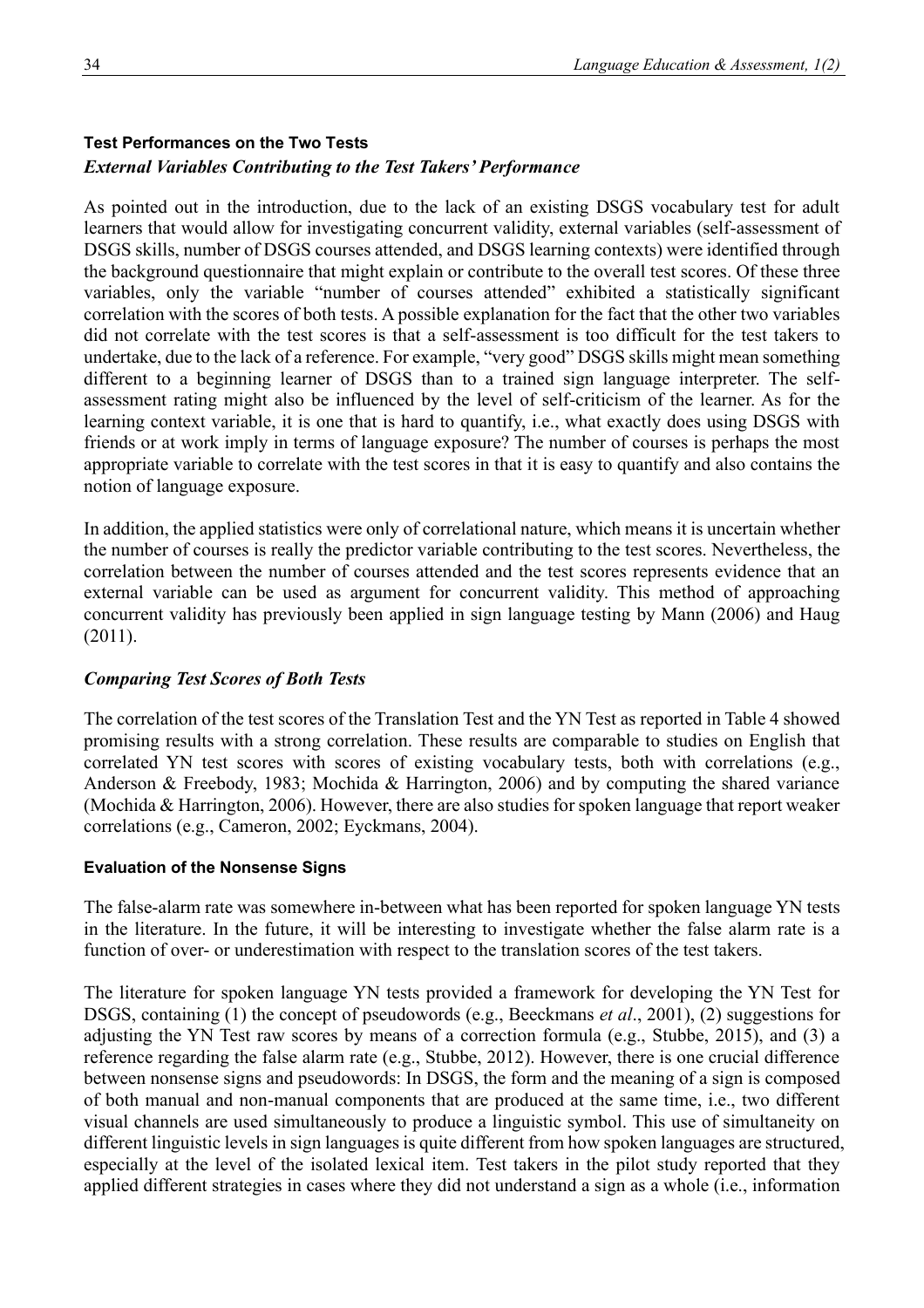from all channels). It was only when the manual form was unknown to them that they tried to retrieve meaning from the mouthing. Because of this, it is clear from this study that more research is needed to determine whether the nonsense signs really fulfill their function for a YN test. One could pursue this question by letting L1 users of DSGS judge whether nonsense signs could potentially be DSGS signs under the following conditions: (1) with no mouthing, (2) accompanied by a German mouthing, and (3) accompanied by a mouthing from the original sign language (e.g., the BSL sign KNOW and the English mouthing /know/). For future YN Test uses, one could also experiment with including the information in the instructions that there are some signs in the test that are not actual DSGS signs.

### **Conclusion**

The goal of the study reported in this article was to develop and evaluate two DSGS vocabulary size tests, one relying on a self-report format (YN Test) and one on a verifiable format (Translation Test), with both tests showing the potential of being used operationally in different DSGS learning contexts as placement and/or diagnostic instruments for beginning adult learners in German Switzerland (along with other DSGS instruments). Developing and evaluating a test of vocabulary knowledge for a language like DSGS that is under-documented and under-resourced poses a number of methodological challenges, which have been discussed in this article. Despite these constraints, it was possible to develop and evaluate the two tests.

A limitation of the work reported in this study was the sample size of the main study, which at 20 was too small to allow for generalization of the findings. A third rater would have been preferable in order to obtain more data, and the rater training was rather short. In addition, the effectiveness of the nonsense signs could not be assessed exhaustively.

This is the first and only study so far in the field of sign language assessment that explicitly addresses vocabulary assessment for adult learners of sign language not only in Switzerland but internationally. Studies from the field of spoken language assessment provided a framework for the development of some aspects of the two tests and were supplemented by studies from sign language linguistics. The results of this study complement studies from the larger field of spoken language assessment and will contribute to future research in sign language testing and assessment and its application.

#### **References**

- Adam, R. (2015). Standardization of sign languages. *Sign Language Studies*, *15* (4), 432-445. https://doi.org/10.1353/sls.2015.0015
- Anderson, R. C., & Freebody, P. (1983). Reading comprehension and the assessment and acquisition of word knowledge. In B. Hudson (Ed.), *Advances in reading/language research: A research annual* (pp. 231-256). Greenwich, CT: JAI Press.
- Arendsen, J. (2009). *Seeing signs: On the appearance of manual movements in gestures*. Technische Universiteit Delft, Delft, The Netherlands.
- Bachman, L. F. (2004). *Statistical analysis for language assessment*. Cambridge: Cambridge University Press.

Bachman, L. F., & Palmer, A. (1996). *Language testing in practice*. Oxford: Oxford University Press.

Battison, R. (1978). *Lexical borrowing in American Sign Language*. Silver Spring, MD: Linstok Press.

- Beeckmans, R., Eyckmans, J., Janssens, V., Dufranne, M., & Van der Velde, H. (2001). Examining the Yes/No vocabulary test: Some methodological issues in theory and practice. *Language Testing*, *18* (3), 235-274. https://doi.org/10.1177/026553220101800301
- Beglar, D., & Nation, P. (2013). Assessing vocabulary. In A. J. Kunnan (Ed.), *The companion to language assessment* (pp. 172-184). Hoboken, NJ: John Wiley & Sons, Inc.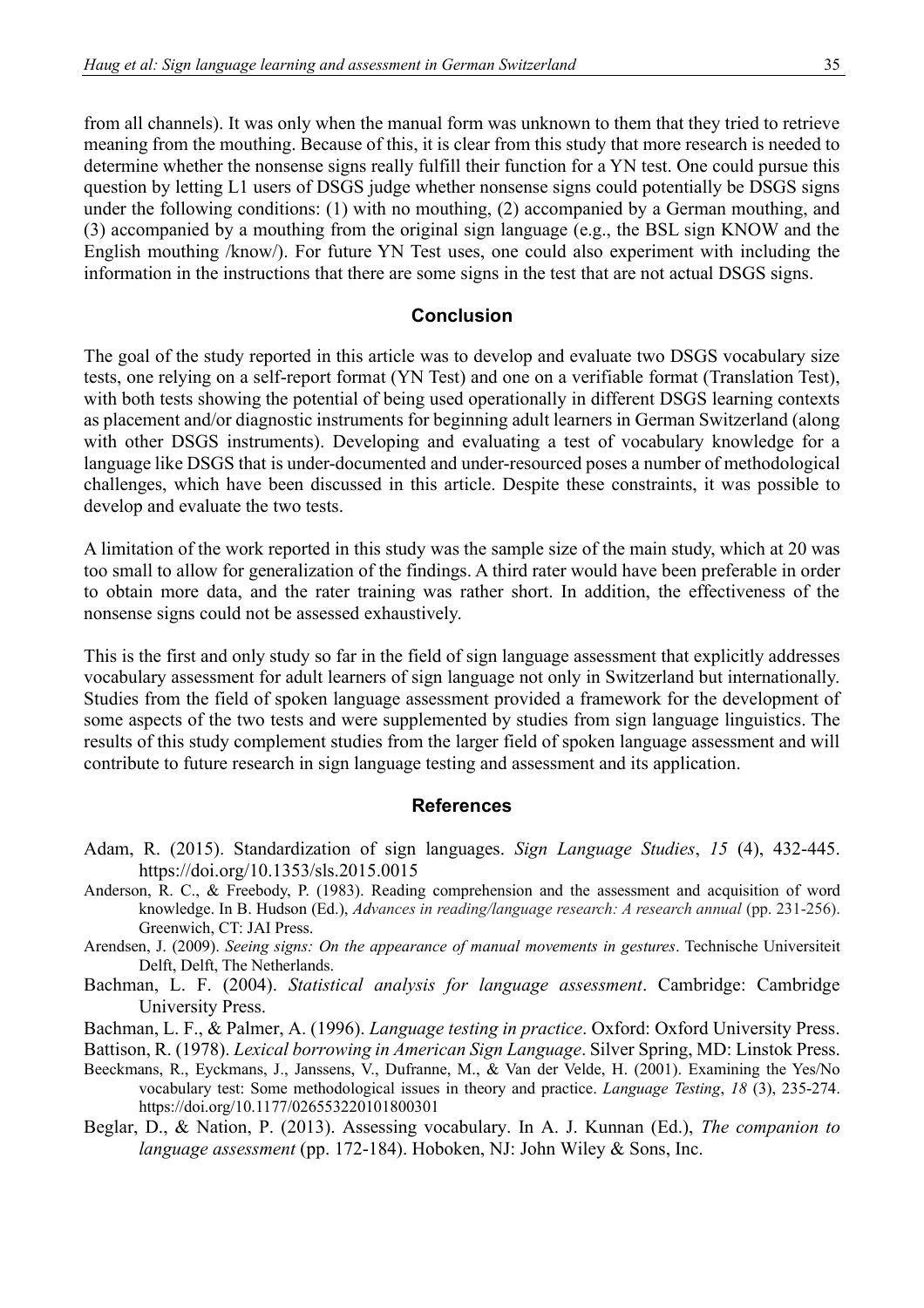- Boyes Braem, P. (1995). *Einführung in die Gebärdensprache und ihre Erforschung [Introduction into sign language research]* (Vol. 11). Hamburg: Signum.
- Boyes Braem, P. (2001). A multimedia bilingual database for the lexicon of Swiss German Sign Language. *Sign Language & Linguistics*, *4* (1/2), 133-143. https://doi.org/10.1075/sll.4.12.10boy
- Boyes Braem, P. (2004a). *Gebärdensprachkurs Deutschschweiz, Stufe 1. Linguistischer Kommentar [Swiss German Sign Language, level 1: Linguistic commentary].* Zürich: GS-Media/Schweizerischer Gehörlosenbund SGB.
- Boyes Braem, P. (2004b). *Gebärdensprachkurs Deutschschweiz, Stufe 2. Linguistischer Kommenta [Swiss German Sign Language, level 2: Linguistic commentary]r*. Zürich: GS-Media/Schweizerischer Gehörlosenbund SGB.
- Boyes Braem, P. (2005a). *Gebärdensprachkurs Deutschschweiz, Stufe 3. Linguistischer Kommentar [Swiss German Sign Language, level 3: Linguistic commentary]*. Zürich: GS-Media/Schweizerischer Gehörlosenbund SGB.
- Boyes Braem, P. (2005b). *Gebärdensprachkurs Deutschschweiz, Stufe 4. Linguistischer Kommentar [Swiss German Sign Language, level 4: Linguistic commentary].* Zürich: GS-Media/Schweizerischer Gehörlosenbund SGB.
- Boyes Braem, P. (2012a). *Overview of research on the signed languages of the deaf*. Lecture, University of Basel.
- Boyes Braem, P. (2012b). Evolving methods for written representations of signed languages of the deaf. In A. Ender, A. Leemann, & B. Waelchli (Eds.), *Methods in contemporary linguistics* (pp. 411-438). Berlin: De Gruyter Mouton.
- Boyes Braem, P., Haug, T., & Shores, P. (2012). Gebärdenspracharbeit in der Schweiz: Rückblick und Ausblick [Sign language research and application in Switzerland: Review and outlook]. *Das Zeichen*, *90*, 58-74.
- Bochner, J. H., Samar, V. J., Hauser, P. C., Garrison, W. M., Searls, J. M., & Sanders, C. A. (2016). Validity of the American Sign Language Discrimination Test. *Language Testing*, *33* (4), 473- 495. https://doi.org/10.1177/0265532215590849
- Cameron, L. (2002). Measuring vocabulary size in English as an additional language. *Language Teaching Research*, *6* (2), 145-173. https://doi.org/10.1191/1362168802lr103oa
- Carr, N. T. (2011). *Designing and analyzing language tests*. Oxford: Oxford University Press.
- Caselli, N. K., Sehyr, Z. S., Cohen-Goldberg, A. M., & Emmorey, K. (2017). ASL-LEX: A lexical database of American Sign Language. *Behavior Research Methods*, *49* (2), 784-801. https://doi.org/10.3758/s13428- 016-0742-0
- Cohen, J. (1988). *Statistical power analysis for the behavioral sciences* (2nd ed.). Hillsdale, NJ: Erlbaum.
- Cohen, J. (1992). A power primer. *Psychological Bulletin, 112* (1), 155-159.
- Council of Europe (2009). *Common European Framework of Reference for languages: Llearning, teaching, assessment*. Cambridge; Strasbourg: Cambridge University Press; Council of Europe.
- Dörnyei, Z. (2007). *Research methods in applied linguistics*. Oxford; New York: Oxford University Press.
- Ebbinghaus, H., & Heßmann, J. (2000). Leben im Kommunikationskonflikt: Zur Ungleichsprachigkeit Hörender und Gehörloser [Different ways of communicating of deaf and hearing people]. In E. Hess-Lüttich & H. W. Schmitz (Eds.), *Botschaften verstehen: Kommunikationstheorie und Zeichenpraxis. Festschrift für Helmut Richter* (pp. 47-66). Frankfurt am Main: Peter Lang.
- Ebling, S., Camgöz, N. C., Boyes Braem, P., Tissi, K., Sidler-Miserez, S., Hatfield, … Magimai-Doss, M. (2018). SMILE Swiss German Sign Language data set. *11th Language resources and evaluation conference (LREC 2018)*, 4221-4229.
- Efthimiou, E., Fotinea, S. E., Vogler, C., Hanke, T., Glauert, J., Bowden, R., … Segouat, J. (2009). Sign language recognition, generation, and modelling: A research effort with applications in deaf communication. In C. Stephanidis (Ed.), *Universal access in human-computer interaction.*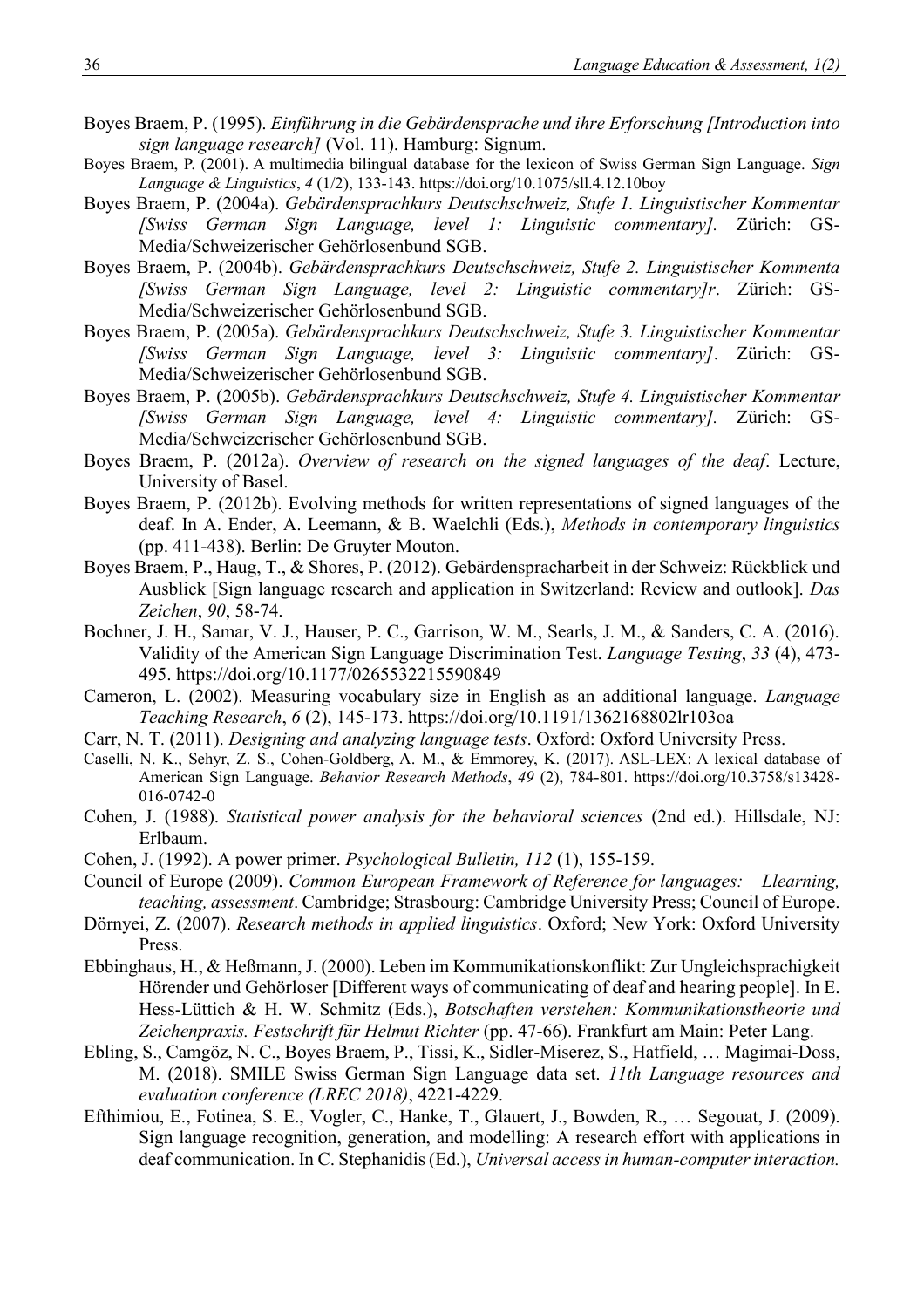*Addressing diversity, lecture notes in computer science* (Vol. 5614, pp. 21-30). Berlin: Springer.

- Erlenkamp, S. (2001). Lexikalische Klassen und syntaktische Kategorien in der Deutschen Gebärdensprache: Warum das Vorhandensein von Verben nicht unbedingt Nomen erfordert [Lexical classes and syntactic categories in German Sign Language: Why the existence of verbs does not require nouns]. In H. Leuninger & K. Wempe (Eds.), *Gebärdensprachlinguistik 2000 – Theorie und Anwendung: Vorträge vom Symposium Gebärdensprachforschung im Deutschsprachigen Raum, Frankfurt a.M., 11.-13. Juni 1999 [Sign language linguistics 2000 – Theory and Application]*. (Vol. 37, pp. 67-91). Hamburg: Signum.
- Eyckmans, J. (2004). *Measuring receptive vocabulary size: Reliability and validity of the yes/no vocabulary test for French-speaking learners of Dutch*. LOT, Utrecht.
- Fulcher, G. (2014). *Testing second language speaking*. London: Routledge.
- Gardner, D., & Davies, M. (2014). A new Academic Vocabulary List. *Applied Linguistics*, *35* (3), 305- 327. https://doi.org/10.1093/applin/amt015
- Green, R. (2013). *Statistical analyses for language testing*. Basingstoke, UK: Palgrave Macmillan.
- Gwet, K. L. (2014). *Handbook of inter-rater reliability*. Gaithersburg, MD: Advanced Analytics.
- Harrington, M., & Carey, M. (2009). The on-line Yes/No test as a placement tool. *System*, *37* (4), 614- 626. https://doi.org/10.1016/j.system.2009.09.006
- Haug, T. (2011). *Adaptation and evaluation of a German Sign Language test - A computer-based receptive skills test for deaf children ages 4-8 years old*. Hamburg: Hamburg University Press. Retrieved from http://hup.sub.uni-hamburg.de/purl/HamburgUP\_Haug\_Adaption
- Haug, T. (2015). Use of information and communication technologies in sign language test development: Results of an international survey. *Deafness & Education International*, *17* (1), 33-48. https://doi.org/10.1179/1557069X14Y.0000000041
- Haug, T., Batty, A., & Ebling. S. (2019). *Investigating raters' behavior on a Swiss German Sign Language vocabulary test using Rasch analysis*. Manuscript in preparation.
- Haug, T., Nussbaumer, D., & Stocker, H. (2019). Die Bedeutung der Kognition beim Gebärdensprachdolmetschen [The role of cognition in sign language interpreting]*. Das Zeichen*, *111*, 130-143.
- Huibregtse, I., Admiraal, W., & Meara, P. (2002). Scores on a yes-no vocabulary test: Correction for guessing and response style. *Language Testing*, *19* (3), 227-245. https://doi.org/10.1191/0265532202lt229oa
- Johnston, T., & Schembri, A. (1999). On defining lexeme in a signed language. *Sign Language & Linguistics*, *2* (2), 115-185. https://doi.org/10.1075/sll.2.2.03joh
- Johnston, T., & Schembri, A. (2007). *Australian Sign Language: An introduction to sign language linguistics.* Cambridge: Cambridge University Press.
- Klima, E., & Bellugi, U. (1979). *Signs of language*. Cambridge, MA: Harvard University Press.
- König, S., Konrad, R., & Langer, G. (2012). Lexikon: Der Wortschatz der DGS [The lexicon in German Sign Language]. In H. Eichmann, M. Hansen, & J. Heßmann (Eds.), *Handbuch Deutsche Gebärdensprache: Sprachwissenschaftliche und anwendungsbezogene Perspektiven [Handbook of German Sign Language: Linguistic and applied persepctives]* (Vol. 50, pp. 111- 164). Seedorf: Signum.
- Kremmel, B., & Schmitt, N. (2016). Interpreting vocabulary test scores: What do various item formats tell us about learners' ability to employ words? *Language Assessment Quarterly*, *13* (4), 377- 392. https://doi.org/10.1080/15434303.2016.1237516
- Landis, J. R., & Koch, G. (1977). The measurement of observer agreement for categorial data. *Biometrics*, *33*, 159-174.
- Laufer, B., Elder, C., Hill, K., & Congdon, P. (2004). Size and strength: Do we need both to measure vocabulary knowledge? *Language Testing*, *21* (2), 202-226. https://doi.org/10.1191/0265532204lt277oa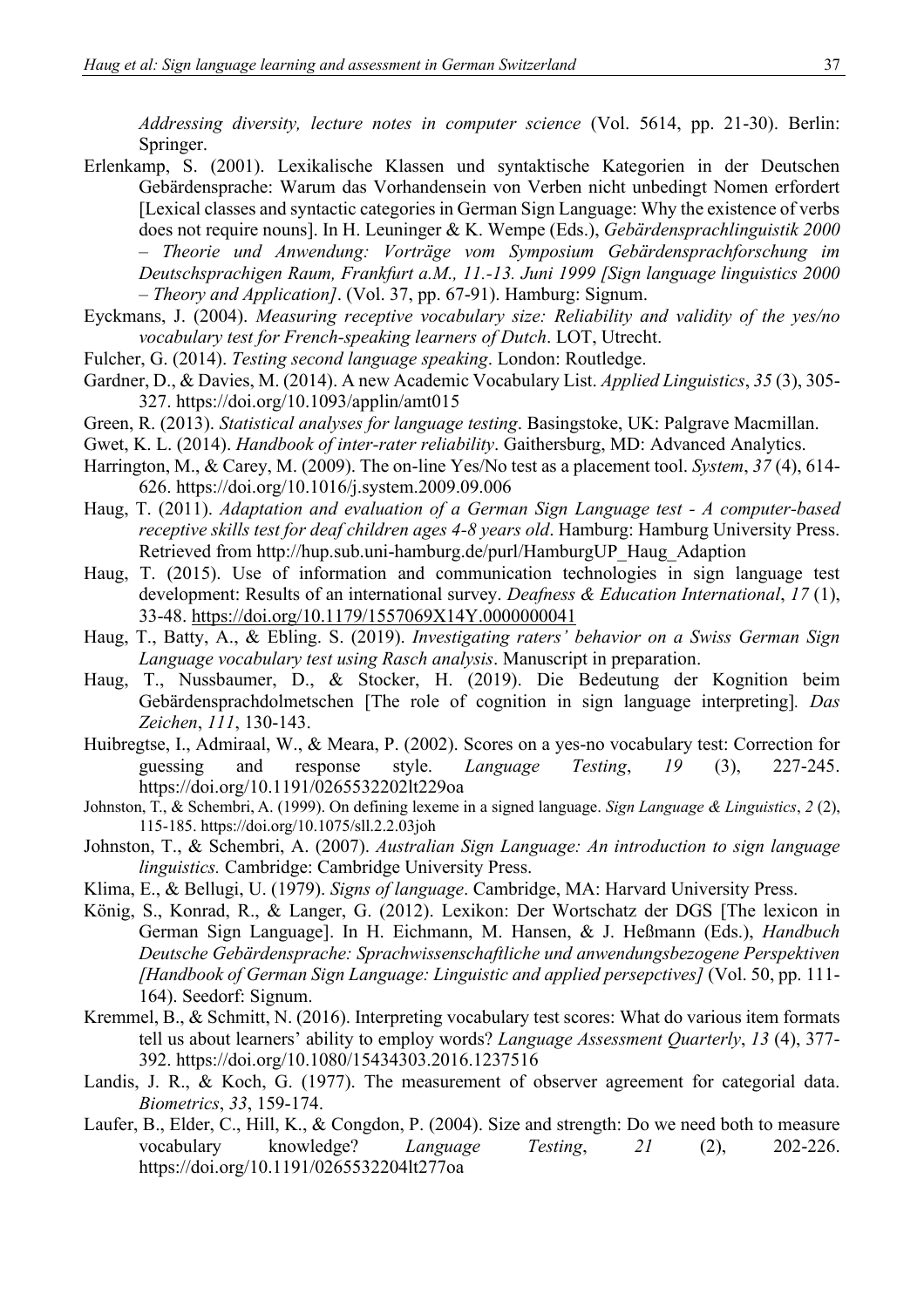- Laufer, B., & Goldstein, Z. (2004). Testing vocabulary knowledge: Size, strength, and computer adaptiveness. *Language Learning*, *54* (3), 399-436.
- Laufer, B., & Nation, P. (1999). A vocabulary-size test of controlled productive ability. *Language Testing*, *16* (1), 33-51. https://doi.org/10.1177/026553229901600103
- Leeson, L., & Grehan, C. (2009). A Common European Framework for sign language curricula? D-Sign(ing) a curriculum aligned to the Common European Framework of Reference. In M. Mertzani (Ed.), *Sign language teaching and learning - Papers from the 1st symposium in applied sign linguistics* (Vol. 1, pp. 21-33). Bristol: Centre for Deaf Studies, University of Bristol.
- Leeson, L., Haug, T., Rathmann, C., Van den Bogaerde, B., & Sheneman, N. (2018). *Survey report from the ECML project ProSign: Sign languages for professional purposes. The implementation of the Common European Framework of Reference (CEFR) for signed languages in higher education - Results of an international survey*. https://doi.org/10.13140/RG.2.2.26818.07365
- Mann, W. (2006). *Examining German deaf children's understanding of referential distinction in written German and German Sign Language (DGS)*. (Unpublished doctoral dissertation). San Francisco State University & University of California, Berkeley, San Francisco, CA.
- Mann, W., Marshall, C. R., Mason, K., & Morgan, G. (2010). The acquisition of sign language: The impact of phonetic complexity on phonology. *Language Learning and Development*, *6* (1), 60- 86.<https://doi.org/10.1080/15475440903245951>
- Mayberry, R. I., Hall, M. L., & Zvaigzne, M. (2013). Subjective frequency ratings for 432 ASL signs. *Behavior Research Methods*. https://doi.org/10.3758/s13428-013-0370-x
- McNamara, T. F. (1996). *Measuring second language performance*. London; New York: Longman.
- Meara, P. (1992). *EFL vocabulary test*. Swansea, UK: Centre for Applied Language Studies.
- Meara, P. (1996). The dimension of lexical competence. In G. Brown, K. Malmkjaer, & J. Williams (Eds.), *Performance and competence in second language acquisition* (pp. 35-53). Cambridge: Cambridge University Press.
- Meara, P. (2005). Designing vocabulary tests for English, Spanish and other languages. In C. S. Butler, M. de los Á. Gómez González, & S. M. Doval-Suárez (Eds.), *The dynamic of language use* (Vol. 140, pp. 271-285). Amsterdam: John Benjamins.
- Meara, P., & Buxton, B. (1987). An alternative to multiple choice vocabulary tests. *Language Testing*, *4*, 142-154. https://doi.org/10.1177/026553228700400202
- Mochida, A., & Harrington, M. (2006). The Yes/No test as a measure of receptive vocabulary knowledge. *Language Testing*, *23* (1), 73-98. https://doi.org/10.1191/0265532206lt321oa
- Morgan, G., & Woll, B. (Eds.). (2002). *Directions in sign language acquisition - Trends in language acquisition research*. Amsterdam: John Benjamins.
- Nation, P. (2001). *Learning vocabulary in another language*. Cambridge; New York: Cambridge University Press.
- Nation, P. (2004). A study of the most frequent word families in the British National Corpus. In P. Bogaards & B. Laufer (Eds.), *Vocabulary in a second language* (pp. 3-13). Amsterdam: John Benjamins.
- Pallant, J. (2016). *SPSS survival manual: A step by step guide to data analysis using IBM SPSS*. Berkshire, UK: Open University Press.
- Pellicer-Sánchez, A., & Schmitt, N. (2012). Scoring Yes-No vocabulary tests: Reaction time vs. nonword approaches. *Language Testing*, *29* (4), 489-509. https://doi.org/10.1177/0265532212438053
- Pfau, R., & Quer, J. (2010). Nonmanuals: Their grammatical and prosodic roles. In D. Brentari (Ed.), *Sign languages* (pp. 381-403). Cambridge: Cambridge University Press.
- Read, J. (1993). The development of a new measure of L2 vocabulary knowledge. *Language Testing*, *10* (3), 355- 371. https://doi.org/10.1177/026553229301000308
- Read, J. A. S. (2000). *Assessing vocabulary*. Cambridge; New York: Cambridge University Press.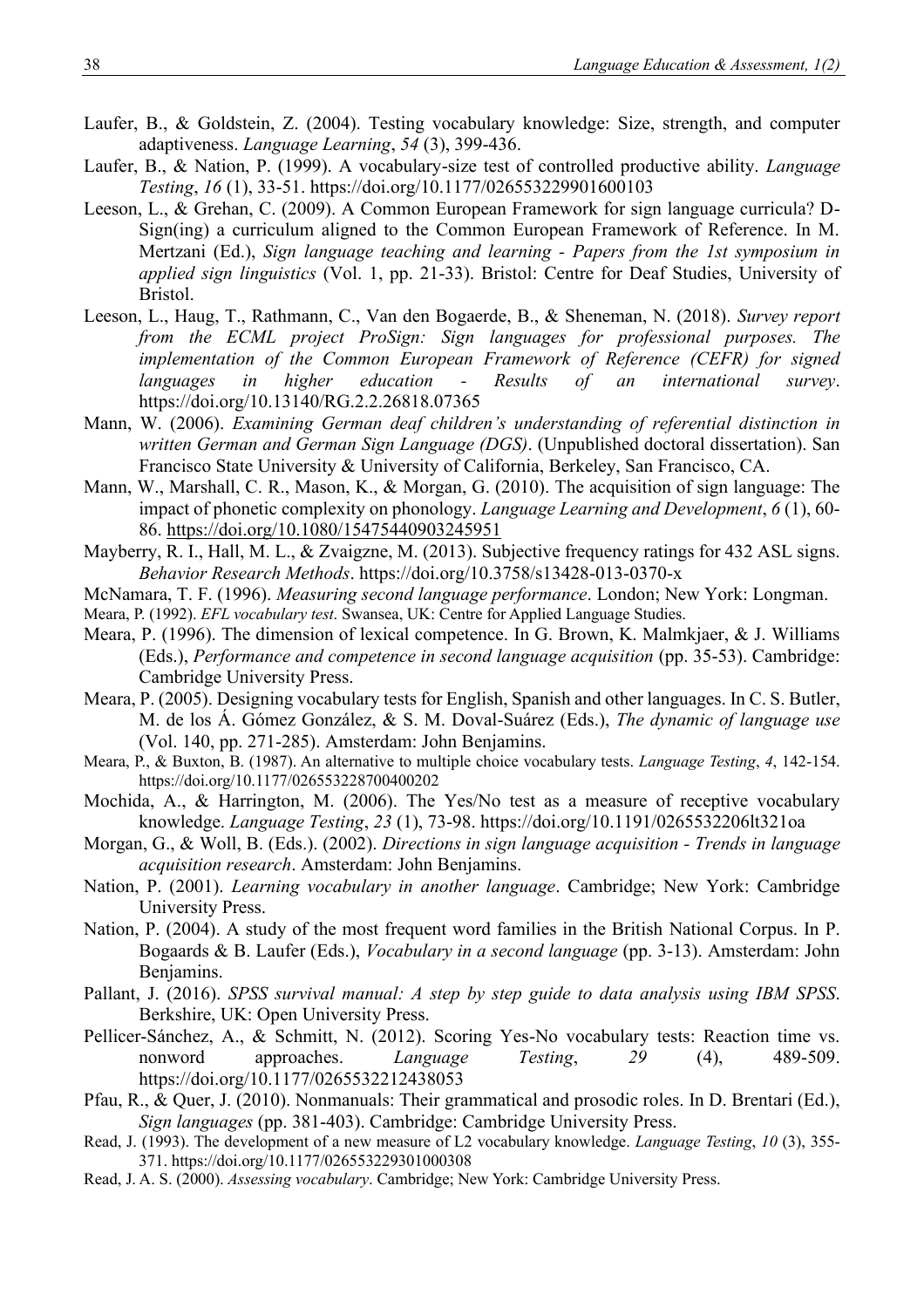- Read, J. (2007). Second language vocabulary assessment: Current practices and new directions. *International Journal of English Studies*, *7* (2), 105-125.
- Schmitt, N. (2010). *Researching vocabulary*. London: Palgrave Macmillan. Retrieved from http://link.springer.com/10.1057/9780230293977
- Schmitt, N. (2014). Size and depth of vocabulary knowledge: What the research shows. *Language Learning, 64* (4), 913-951. https://doi.org/10.1111/lang.12077
- Schmitt, N., Jiang, X., & Grabe, W. (2011). The percentage of words known in a text and reading comprehension. *The Modern Language Journal*, *95* (1), 26-43. https://doi.org/10.1111/j.1540- 4781.2011.01146.x
- Schmitt, N., & Zimmermann, C. B. (2002). Derivate word forms: What do learners know? *TESOL Quarterly*, *36* (2), 145-171.
- Sevigny, P., & Ramonda, K. (2013). Vocabulary: What should we test? In N. Sonda & A. Krause (Eds.), *JALT2012 Conference Proceedings* (pp. 701-711). Tokyo: JALT.
- Stokoe, W. C. (1960). *Studies in linguistics - Sign language structure: An outline of the visual communication systems of the American deaf*. Buffalo, NY: University of Buffalo.
- Stubbe, R. (2012). Do pseudoword false alarm rates and overestimation rates in yes/no vocabulary tests change with Japanese university students' English ability levels? *Language Testing*, *29* (4), 471-488. https://doi.org/10.1177/0265532211433033
- Stubbe, R. (2015). Replacing translation tests with Yes/No tests. *Vocabulary Learning and Instruction*, *4* (2), 38-48. https://doi.org/10.7820/vli.v04.2.stubbe
- Stubbe, R., & Stewart, J. (2012). Optimizing scoring formulas for yes/no vocabulary tests with linear models. *Shiken Research Bulletin*, *16* (2), 2-7.
- Stubbe, R., Stewart, J., & Pritchard, T. (2010). Examining the effects of pseudowords in yes/no vocabulary tests for low level learners. *Language Education and Research Center Journal*, *5*, 1-16.
- Sutton-Spence, R., & Woll, B. (1999). *The linguistics of British Sign Language: An introduction*. Cambridge: Cambridge University Press.
- Vinson, D. P., Cormier, K., Denmark, T., Schembri, A., & Vigliocco, G. (2008). The British Sign Language (BSL) norms for age of acquisition, familiarity, and iconicity. *Behavior Research Methods*, *40* (4), 1079-1087. https://doi.org/10.3758/BRM.40.4.1079

#### **Author Biodata**

**Prof. Dr. Tobias Haug** studied sign linguistics at Hamburg University and Deaf Education at Boston University, where he received his master's in 1998. In 2009, he earned his Ph.D. in sign languages from Hamburg University. In 2017 he completed a distance master in Language Testing, Lancaster University. Since 2004, he has been the program director of and lecturer in the sign language interpreter program at the University of Applied Sciences of Special Needs Education in Zurich.

**Dr. Sarah Ebling** is a lecturer and researcher at the University of Zurich and University of Applied Sciences of Special Needs Education Zurich. As a computational linguist, her focus is on the contribution of language technology to accessibility. For her Ph.D., she worked on automatic sign language translation and animation.

**Penny Boyes Braem** (PhD, Dr. h.c.) has conducted studies of L1 acquisition of ASL, the use of "mouthings," characteristics of signed prosody, comparisons of early and later learner signing as well as developing a large databank of Swiss German (DSGS) signs, which is now incorporated into a growing corpus lexicon. (www.fzgresearch.org)